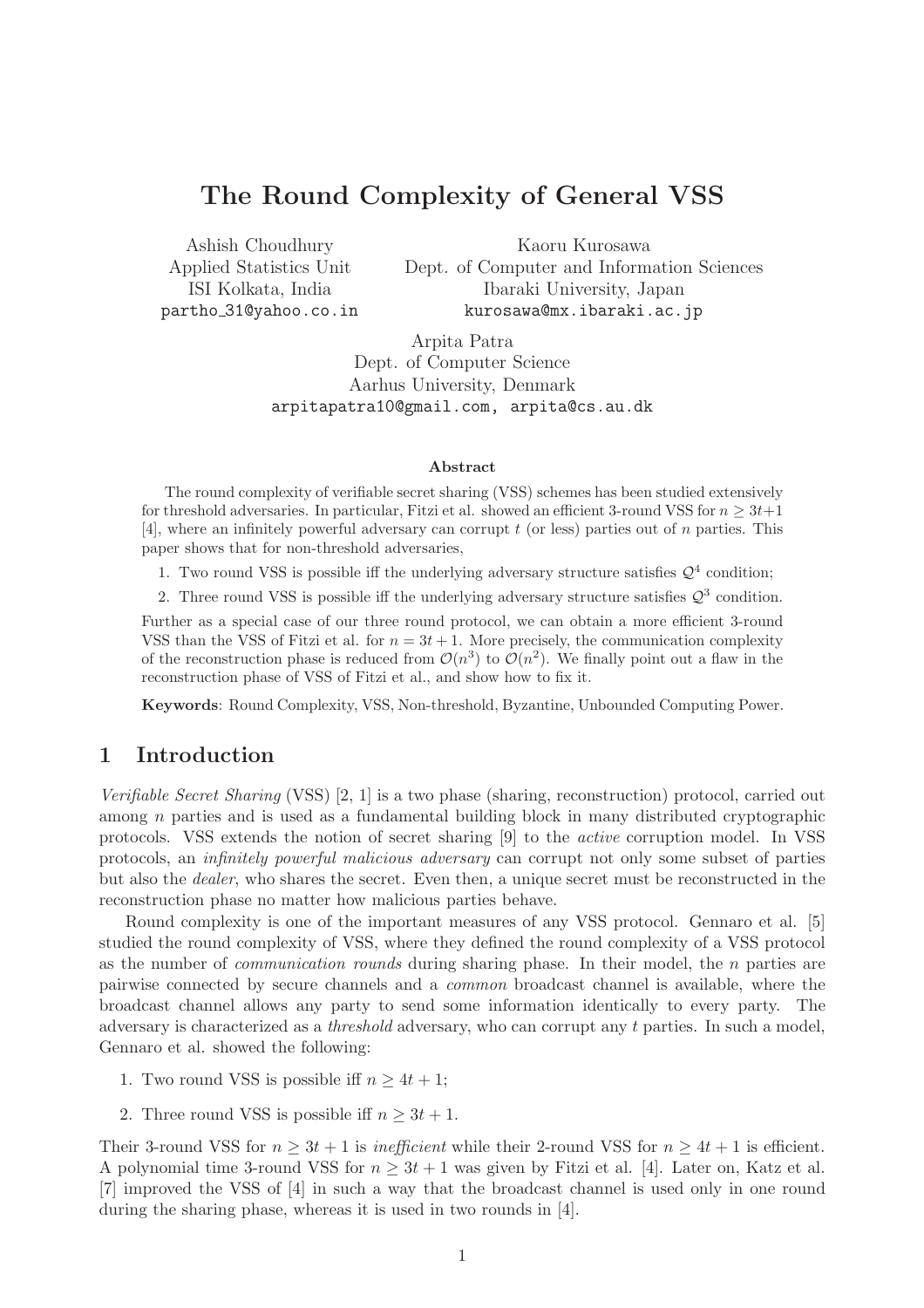### 1.1 Motivation of Our Work

Modeling the adversary by a threshold helps in easy characterization of protocols and it also helps in analyzing protocols. However, as mentioned in [6], modeling the (dis)trust in the network as a threshold adversary is not always appropriate because threshold protocol requires more stringent requirements than the reality. Let the set of *n* parties be denoted by  $\mathcal{P} = \{P_1, \ldots, P_n\}$ . Then a non-threshold general adversary A is characterized by an adversary structure  $\Gamma$ , which is a collection of subsets of parties that the adversary  $A$  can *potentially* corrupt. That is,

$$
\Gamma = \{ B \subset \mathcal{P} \mid \mathcal{A} \text{ can corrupt } B \}.
$$

Moreover, we assume that if  $B \in \Gamma$  and if  $B' \subset B$ , then  $B' \in \Gamma$ . It is easy to see that a threshold adversary is a special case of non-threshold adversary, such that  $|B| \leq t$ , for each  $B \in \Gamma$ .

**Definition 1** ( $\mathcal{Q}^k$  Condition [6]) We say that A satisfies  $\mathcal{Q}^k$  condition with respect to P, if there exists no k sets in  $\Gamma$ , which adds upto the whole set  $\mathcal{P}$ . That is:

$$
\forall B_1,\ldots,B_k\in\Gamma:B_1\cup\ldots\cup B_k\neq\mathcal{P}.
$$

Cramer et al. [3] showed a VSS for  $\mathcal{Q}^3$  adversary structures by using a linear secret sharing scheme (LSSS). The VSS of Cramer et al. [3] is efficient in the size of the underlying LSSS (see Sec. 2.2 for the definition of LSSS), but requires more than *seven* rounds. Maurer showed a four round VSS for  $\mathcal{Q}^3$  adversary structures [8]. However, its computation and communication cost is *inefficient*<sup>1</sup>.

In threshold settings, any  $t + 1$  honest parties can reconstruct not only the secret s but also the randomness used by the dealer during the sharing phase. On the other hand, in non-threshold settings, an *access set* of parties can reconstruct *only s*, but not the randomness of the dealer in general. This is because the submatrix of the LSSS corresponding to an access set  $A$  is not necessarily of *full rank* (see Section 2 and in general [3] for more details). Due to this reason, a straight forward generalization of the techniques of [5, 4] will not work in non-threshold settings. Indeed, Cramer et al. had to introduce a *commitment transfer protocol* and a *commitment sharing* protocol to design their VSS for  $\mathcal{Q}^3$  adversary structures [3].

Though there exist VSS protocols tolerating general adversary, to the best of our knowledge, nothing is known in the literature regarding round complexity of VSS tolerating general adversary. This motivates us to study the round complexity of general VSS.

### 1.2 Our Results

We strictly generalize the results of [5] to non-threshold adversary settings and show the following:

- 1. Two round VSS is possible iff  $A$  satisfies  $\mathcal{Q}^4$  condition;
- 2. Three round VSS is possible iff  $\mathcal A$  satisfies  $\mathcal Q^3$  condition.

In our 2-round VSS, the communication cost is polynomial in the size of the underlying LSSS, and the computation cost is polynomial in the size of Γ. In our 3-round VSS, both the communication cost and the computation cost are polynomial in the size of the underlying LSSS.

Further as a special case of our 3-round protocol, we can obtain a more efficient 3-round VSS than the VSS of Fitzi et al. for  $n = 3t + 1$ . More precisely, the communication complexity of the reconstruction phase is reduced from  $\mathcal{O}(n^3)$  to  $\mathcal{O}(n^2)$ .

Fitzi et al. first designed a 3-round *weak secret sharing* (WSS) protocol. WSS is the same as VSS except for that a unique secret or  $\perp$  must be reconstructed in the reconstruction phase (when the dealer is corrupted). Then they constructed 3-round VSS by letting each party run the WSS as a dealer in parallel. Typically, a party participates in the reconstruction phase of his own WSS

<sup>&</sup>lt;sup>1</sup>We can see that its round complexity can be reduced to three by using the technique from  $[5]$  for making pairwise consistency checks. Still it is very inefficient.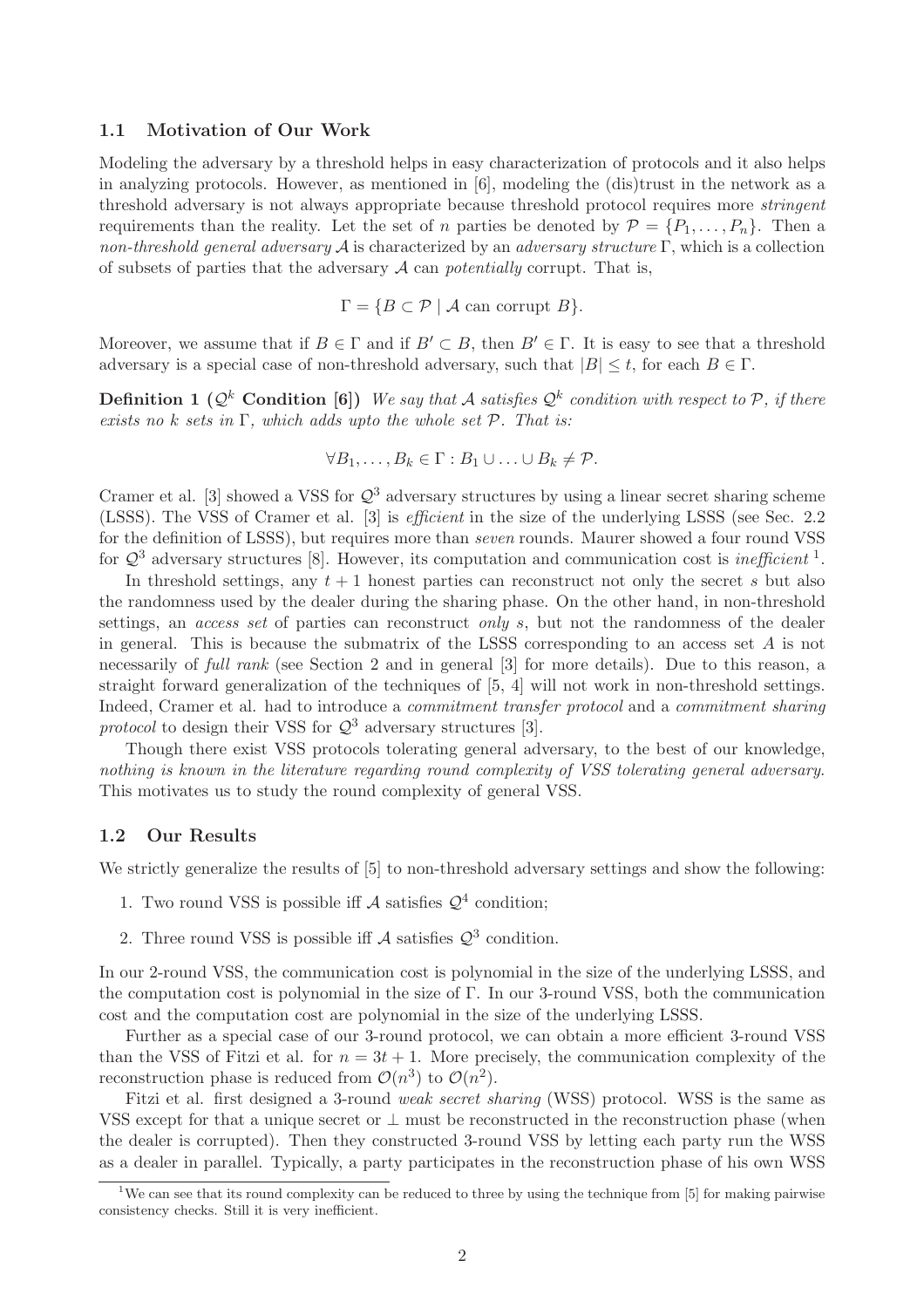as like any other party and does not play any special role. On the other hand for constructing our VSS protocol, we first design a 3-round weak commitment scheme (WCS), and then replace the WSS with our WCS. An important difference now is that each party plays special role in the reconstruction phase of his own WCS. It turns out that it is easier to construct a WCS than the WSS, and the efficiency is improved. Our WCS is also conceptually much simpler.

To design our 2-round VSS protocol, we generalize the techniques used in [5]. Notice that a straight forward generalization will not work, as the protocol of [5] uses the properties of Reed-Solomon codes. To deal with this problem, we introduce the notion of A-clique.

We finally point out a flaw in the reconstruction phase of VSS of Fitzi et al., and show how to fix it.

# 2 Preliminaries

### 2.1 Secret Sharing Scheme

In a secret sharing scheme, a dealer  $D \in \mathcal{P}$  distributes a secret  $s \in \mathbb{F}$ , where  $\mathbb{F}$  is a finite field, to the parties in  $P$  in such a way that some subsets of the participants (called as access sets) can reconstruct s from their shares, while the other subsets of the participants (called forbidden sets) have no information about s from their shares. The family of access sets is called an *access* structure. Moreover, we assume that access structure is monotone, which is defined as follows:

**Definition 2** An access structure  $\Sigma$  is monotone if  $A \in \Sigma$  and  $A' \supset A$ , then  $A' \in \Sigma$ .

Corresponding to the access structure  $\Sigma$ , we have the adversary structure  $\Gamma = \Sigma^c$ , where c denotes the complement. The sets in  $\Gamma$  are called as forbidden sets. There exists a *computationally un*bounded adversary A, who can control any set in  $\Gamma$ . However, it is assumed D will not be under the control of  $A$  and every party under the control of  $A$  will follow the protocol instruction.

## 2.2 Linear Secret Sharing Scheme (LSSS) [3]

A secret sharing scheme for any monotone access structure  $\Sigma$  can be realized by a linear secret sharing scheme (LSSS) [3] as follows: Let M be an  $\ell \times e$  matrix over F and  $\psi : \{1, \dots, \ell\} \to$  $\{1, \dots, n\}$  be a labeling function, where  $\ell \ge e$  and  $\ell \ge n$ .

### Sharing algorithm:

1. To share a secret  $s \in \mathbb{F}$ , D first chooses a random vector  $\vec{\rho} \in \mathbb{F}^{e-1}$  and compute a vector

$$
\vec{v} = (v_1, \cdots, v_\ell)^T = \mathcal{M} \cdot \begin{pmatrix} s \\ \vec{\rho} \end{pmatrix}.
$$
 (1)

2. Let

$$
\text{LSSS}(s,\vec{\rho}) = (\text{share}_1, \cdots, \text{share}_n),\tag{2}
$$

where share  $i = \{v_j | \psi(j) = i\}$ . The dealer gives share to  $P_i$  as a share for  $i = 1, \dots, n$ .

Reconstruction algorithm: A set of parties  $A \in \Sigma$  can reconstruct the secret s if and only if  $(1, 0, \dots, 0)$  is in the linear span of

$$
\mathcal{M}_A = \{ \mathbf{V}_j \mid \psi(j) \in A \},
$$

where  $V_j$  denotes the jth row of M. If this is indeed the case then there exists a vector  $\vec{\alpha}_A$ called recombination vector, such that  $\vec{\alpha}_A \cdot \mathcal{M}_A = (1, 0, \ldots, 0)$ . Let  $\vec{s}_A$  denote the set of shares corresponding to the parties in A. Then the parties in A can reconstruct s by computing  $s =$  $\langle \vec{\alpha}_A, \vec{s}_A^T \rangle$ , where  $\langle x, y \rangle$  denotes *dot product* of x and y.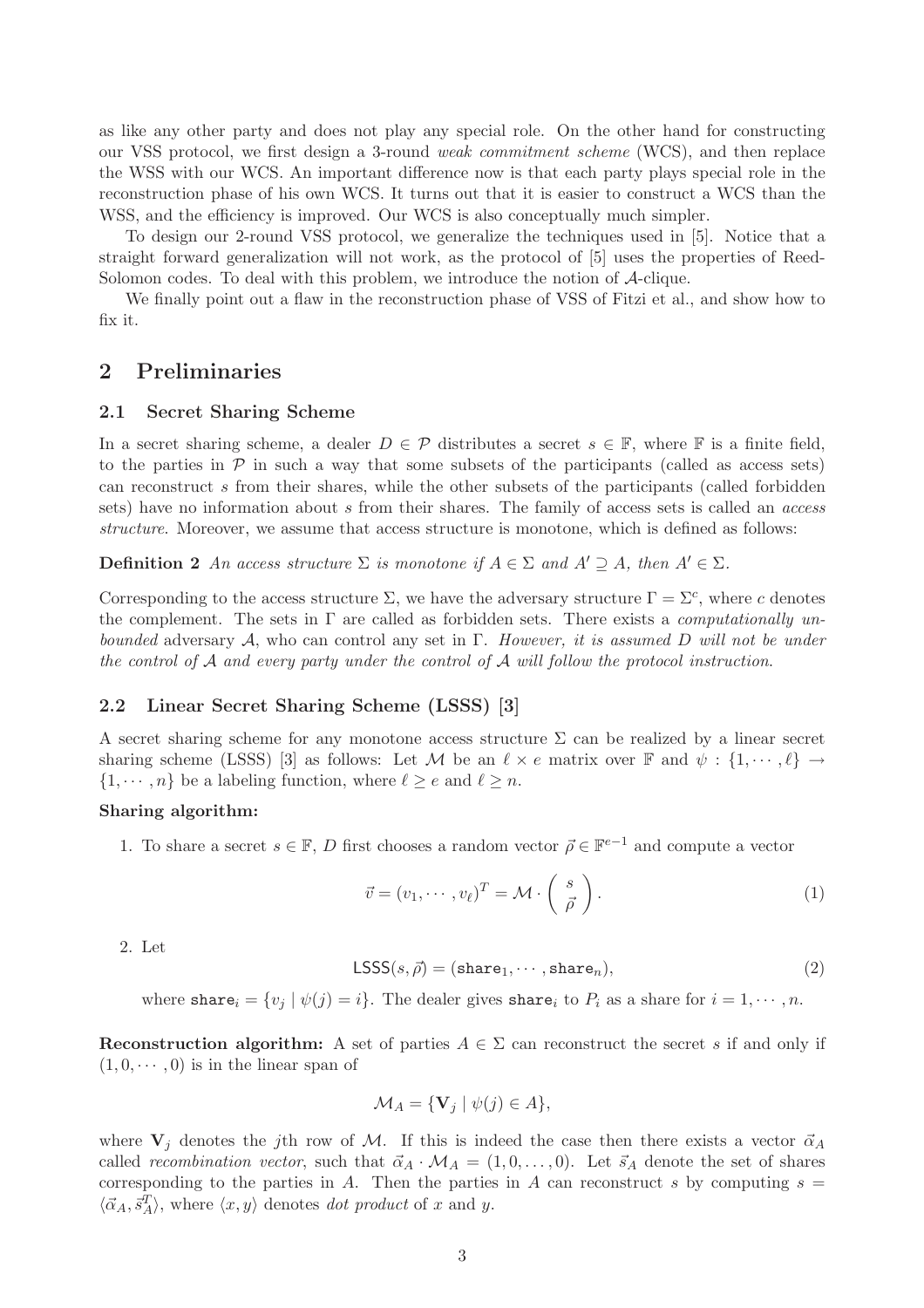**Definition 3 (Monotone Span Programme (MSP) [3])** We say that the above  $(\mathcal{M}, \psi)$  is a monotone span program which realizes  $\Sigma$ . The size of the MSP is the number of rows  $\ell$  in M.

**Theorem 1** ([3]) The above algorithm constitutes a valid secret sharing scheme.

Notice that there may be more than one row of M assigned to party  $P_i$ . However, as assumed in [3], for the ease of presentation, we assume that each  $P_i$  is assigned exactly one row in M, namely  $V_i$ . This is without loss of generality. Finally we use the following notation throughout our paper.

Notation 1 Let X be any subset of P i.e  $X \subseteq P$ . Then  $\mathcal{M}_X$  denotes the matrix containing the rows of M corresponding to the parties in X. For example, if  $X = \{P_1, \ldots, P_t\}$ , then

$$
\mathcal{M}_{\mathcal{X}} = \left( \begin{array}{c} \mathbf{V}_1 \\ \vdots \\ \mathbf{V}_t \end{array} \right).
$$

### 2.3 Verifiable Secret Sharing (VSS)

In the definition of secret sharing, we assumed that  $D \notin \mathcal{A}$  and the parties under the control of A honestly follows the protocol. A VSS scheme relaxes these assumptions. In a VSS protocol,  $D \in \mathcal{P}$ , holds a secret  $s \in \mathbb{F}$ . The protocol consists of a sharing phase and a reconstruction phase. During the protocol, a *computationally unbounded* adversary A can select any set  $B \in \Gamma$  (possibly including  $D$ ) for corruption. Moreover, the corrupted parties can behave in any arbitrary manner. Now we call the protocol as a VSS protocol if it satisfies the following conditions:

- 1. Secrecy: If D is honest, then  $A$  will obtain no information about s during sharing phase.
- 2. Correctness: If  $D$  is *honest*, then the honest parties will output  $s$  at the end of the reconstruction phase, irrespective of the behavior of corrupted parties.
- 3. Strong Commitment: If D is *corrupted*, then at the end of the sharing phase there is a value  $s^* \in \mathbb{F}$ , such that at the end of the reconstruction phase all honest parties will output s ⋆ , irrespective of the behavior of the corrupted parties.

# 3 Two Round VSS Tolerating  $\mathcal{Q}^4$  Adversary Structure

Let  $\mathcal A$  be a non-threshold adversary, characterized by an adversary structure Γ, such that  $\mathcal A$  satisfies  $\mathcal{Q}^4$  condition. Before presenting our protocol, we give the following definition:

**Definition 4 (A-clique)** Let  $G = (V, E)$  be an undirected graph, where  $V = \mathcal{P}$  and let C be a clique in G. Moreover, let  $V_C$  denote the vertices belonging to C. Then we say that C is an A-clique in G if  $V \setminus V_C \in \Gamma$ . That is, the set  $B = V \setminus V_C$  belongs to the adversary structure.

Algorithm for Finding  $A$ -clique: The algorithm is similar to *linear search*. We consider every  $B \in \Gamma$  one by one and check whether the parties in  $\mathcal{P} \setminus B$  form a clique in G, which requires polynomial computation. The algorithm will stop either when all the sets in  $\Gamma$  are scanned and no A-clique is found in G or when the first  $B \in \Gamma$  is found, such that the set of vertices in  $\mathcal{P} \setminus B$  forms a clique in G. The algorithm requires a computation, which is polynomial in the size of  $\Gamma$ .

Our two round VSS protocol is now presented in Fig. 1. We now proceed to prove the properties of the protocol. In the proof, we will use the following notations:

- Let ShHo (resp. ShB) denote the set of honest (resp. corrupted) parties in Sh at the end of sharing phase when sharing phase is successful.
- Let ReHo (resp. ReB) denote the set of honest (resp. corrupted) parties in Rec.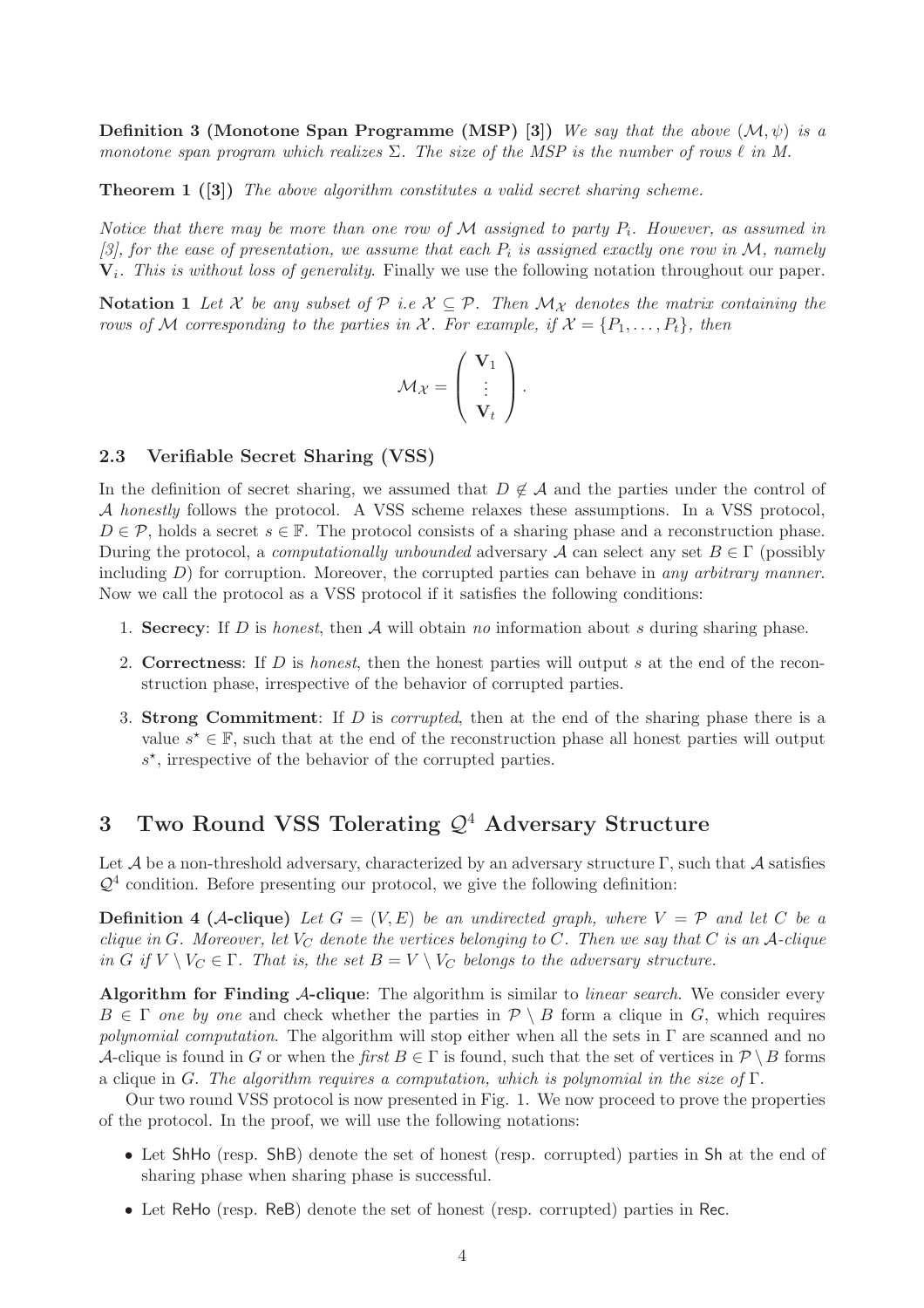Claim 1 An honest D will never be discarded during sharing phase.

PROOF: For proof, see **APPENDIX A.**  $\Box$ 

**Claim 2** If the sharing phase succeeds, then ShHo is an access set. Moreover, for each  $P_i, P_j \in$ ShHo, where  $i < j$ ,  $\langle u_i, V_j \rangle = \langle u_j, V_i \rangle$ .

PROOF: It is easy to see that ShHo ∪ ShB ∪ Sh-Del =  $\mathcal{P}$ . If the sharing phase succeeds, then Sh-Del  $\in \Gamma$ . Also ShB  $\in \Gamma$ . Now if ShHo  $\in \Gamma$ , then it implies that A does not satisfy  $\mathcal{Q}^3$  (and hence  $\mathcal{Q}^4$ ) condition, which is a contradiction. The second part of the claim follows from the fact if  $P_i, P_j \in$  ShHo, then  $a_{ij} = a_{ji}$  and both  $P_i$  and  $P_j$  would have honestly used  $r_{ij}$ .

**Claim 3** Without loss of generality, let  $\mathsf{ShHo} = \{P_1,\ldots,P_t\}$ . If the sharing phase succeeds, then there exists a vector  $\vec{x} = (s^*, \vec{\rho})$ , for some  $\vec{\rho}$ , such that

$$
(s_1, \ldots, s_t)^T = \mathcal{M}_{ShHo} \cdot \vec{x}^T.
$$

In other words, the shares of the parties in ShHo will be valid shares of  $s^*$ , such that D will be committed to  $s^*$ . Moreover, if D is honest then  $s^* = s$ .

## Figure 1: Two Round VSS for Sharing Secret s Tolerating A

## Sharing Phase

#### Round I:

- 1. D selects a random, symmetric  $e \times e$  matrix R, such that  $R[1, 1] = s$ .
- 2. D computes  $u_i = \mathbf{V}_i \cdot R$  and sends  $u_i$  to  $P_i$ . The first entry of  $u_i$ , denoted by  $s_i$ , is referred as  $i^{th}$  share of s, given to  $P_i$ . Moreover,  $\langle u_i, \mathbf{V}_j \rangle$ , for  $j = 1, \ldots, n$ , is referred as  $j^{th}$  share-share of  $s_i$ , denoted by  $s_{ij}$ .
- 3. For  $i = 1, \ldots, n 1$ , party  $P_i$  selects a random  $r_{ij}$  for every  $P_j$ , where  $j > i$  and privately sends  $r_{ij}$  to  $P_j$ .

# Round II:

1. For  $i = 1, \ldots, n$ , party  $P_i$  broadcasts the following, for each  $j \neq i$ :

- $a_{ij} = r_{ij} + \langle u_i, V_j \rangle = r_{ij} + s_{ij}$ , if  $j > i$ ;
- $a_{ij} = r_{ji} + \langle u_i, \mathbf{V}_j \rangle = r_{ji} + s_{ij}$ , if  $j < i$ ;

#### Local Computation (By Each Party):

- 1. Construct an undirected graph  $G_{Sh}$  over the set of parties P, where there exists an edge  $(P_i, P_j)$ , for  $j > i$ , if  $a_{ij} = a_{ji}$ . Notice that all honest parties will construct the same  $G_{Sh}$ .
- 2. Check if there exists an A-clique in  $G_{Sh}$ . If not, then the sharing phase fails and D is discarded.
- 3. If there is an A-clique in  $G_{Sh}$ , then sharing phase succeeds. Let Sh denote the parties in A-clique and let Sh-Del =  $\mathcal{P} \setminus$  Sh. Notice that all honest parties will find the *same A*-clique and hence the same Sh.

#### Reconstruction Phase

#### Round I:

1. Each party  $P_i \in Sh$  broadcasts u received from D during sharing phase. Let it be denoted by  $\overline{u}_i$ .

### Local Computation (By Each Party):

- 1. Construct an undirected graph  $G_{Rec}$  over the set of parties in Sh, where there exists an edge  $(P_i, P_j)$ , for  $j > i$ , if both  $P_i, P_j \in Sh$  and  $\langle \overline{u}_i, V_j \rangle = \langle \overline{u}_j, V_i \rangle$ .
- 2. Find A-clique (which is bound to exist) in  $G_{Rec}$ . Let Rec denote the parties in A-clique and let Rec-Del =  $\text{Sh} \setminus \text{Rec}$ . Notice that all honest parties will find the *same* A-clique and hence the set Rec.
- 3. Without loss of generality, let  $P_1, \ldots, P_{|\text{Rec}|}$  be the parties in Rec and let  $\overline{s}_1, \ldots, \overline{s}_{|\text{Rec}|}$  be the shares (the first entry of  $\overline{u_i}$ 's) revealed by these parties. Then reconstruct  $\overline{s}$  by applying reconstruction algorithm of the LSSS to the shares  $\overline{s}_1, \ldots, \overline{s}_{|\text{Rec}|}$  and terminate.

<sup>a</sup> Following the convention of [5, 4, 7], if D is discarded during the sharing phase, then some pre-defined value from  $\mathbb F$  is taken as D's secret.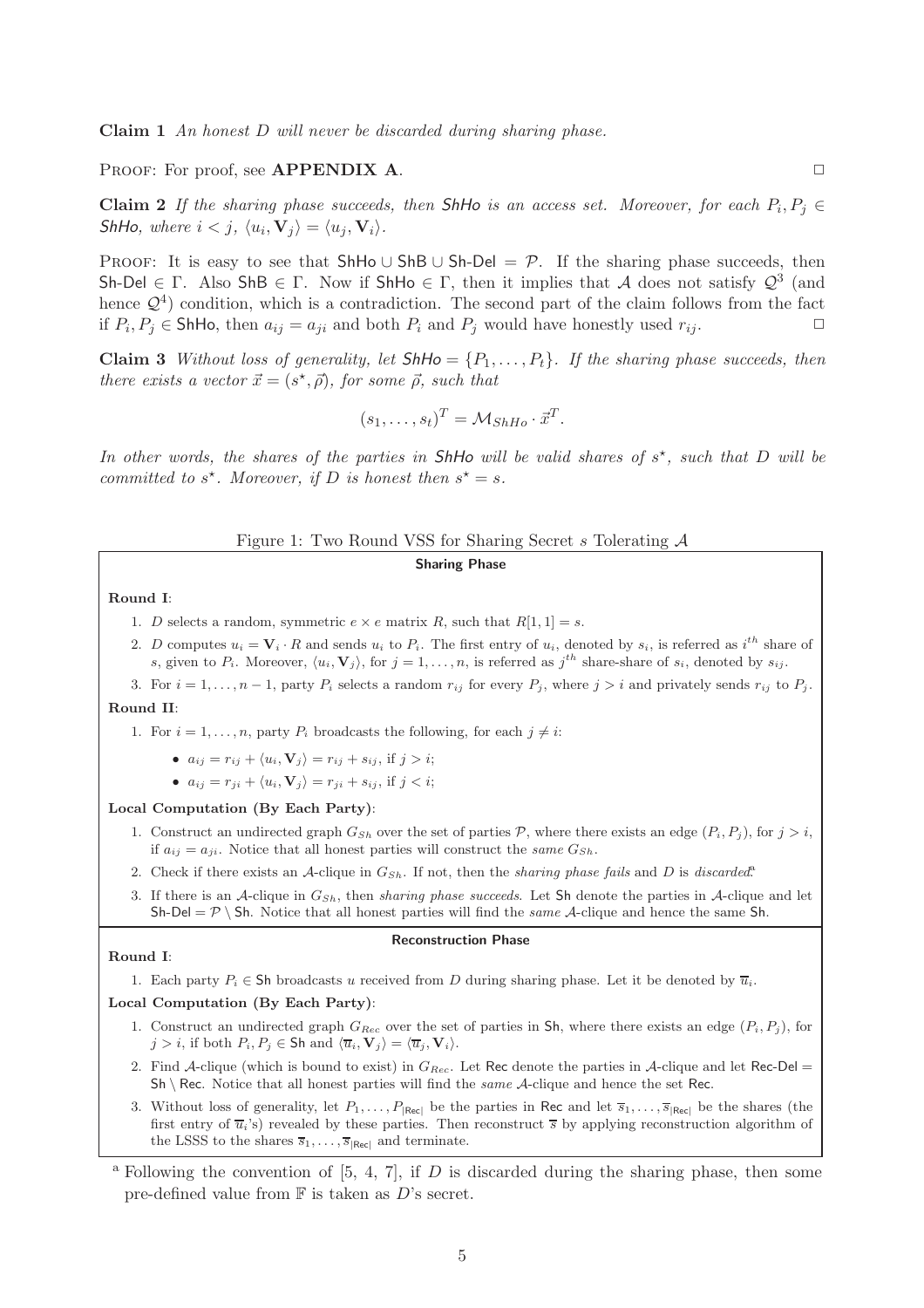PROOF: From Claim 2, if the sharing phase succeeds, then for each  $P_i, P_j \in ShHo$ , we have  $s_{ij} = s_{ji}$ . Let  $S_{ShHo} = \{s_{ij}\}\$ be the  $t \times t$  symmetric matrix. Then  $S_{ShHo}$  can be expressed as

$$
S_{ShHo} = \mathcal{M}_{ShHo} \cdot U_{ShHo} = U_{ShHo}^T \cdot \mathcal{M}_{HaHo}^T,
$$

where  $U_{ShHo} = [\vec{u_1}^T, \ldots, \vec{u_t}^T]$ . From Claim 2, ShHo is an access set. Therefore, there exists a recombination vector  $\vec{\alpha}_{ShHo}$ , such that

$$
\vec{\alpha}_{ShHo} \cdot \mathcal{M}_{ShHo} = (1,0,\ldots,0).
$$

Hence,

$$
\vec{\alpha}_{ShHo} \cdot S_{ShHo} = \vec{\alpha}_{ShHo} \cdot \mathcal{M}_{ShHo} \cdot U_{ShHo} = (1,0,\ldots,0) \cdot U_{ShHo} = (s_1,\ldots,s_t).
$$

On the other hand,

$$
\vec{\alpha}_{ShHo} \cdot S_{ShHo} = \vec{\alpha}_{ShHo} \cdot U_{ShHo}^T \cdot \mathcal{M}_{ShHo}^T = \vec{x} \cdot \mathcal{M}_{ShHo}^T,
$$

where  $\vec{x} = \vec{\alpha}_{ShHo} \cdot U_{ShHo}^T$ . Therefore,  $(s_1, \ldots, s_t) = \vec{x} \cdot \mathcal{M}_{ShHo}^T = \mathcal{M}_{ShHo} \cdot \vec{x}^T$ .

It is easy to see that if D is honest then  $s^* = s$ . Because, in this case,  $\vec{x} = \vec{\alpha}_{ShHo} \cdot U_{ShHo}^T =$  $\vec{\alpha}_{ShHo} \cdot \mathcal{M}_{ShHo} \cdot R = (1,0,\ldots,0) \cdot R$ , which is nothing but the first row of R.

Claim 4 If sharing phase succeeds, then an A-clique will always be present in  $G_{Rec}$ .

PROOF: For proof, see **APPENDIX A.**  $\Box$ 

Claim 5 If the sharing phase succeeds, then ReHo will be an access set. Moreover, the shares of the parties in ReHo will define the same secret  $s^*$ , as committed by D to the parties in ShHo during the sharing phase.

PROOF: Notice that ReHo ∪ ReB ∪ Rec-Del ∪ Sh-Del = P. Now we know that Sh-Del, Rec-Del  $\in \Gamma$ . Also ReB  $\in \Gamma$ . Now if ReHo  $\in \Gamma$ , then it implies that A does not satisfy  $\mathcal{Q}^4$  condition, which is a contradiction. The second part of the lemma follows from the fact that  $\mathsf{ReHo} \subseteq \mathsf{ShHo}$ .

**Claim 6** During reconstruction phase, every  $P_i \in \text{Rec}$  will correctly disclose  $s_i$ , the i<sup>th</sup> share of secret  $s^*$ , which is committed by  $D$  during sharing phase to the parties in ShHo.

PROOF (SKETCH): The claim holds trivially when  $P_i \in \text{Rec}$  is honest. Now consider a corrupted  $P_i \in \text{Rec. Notice that } \overline{u}_i$  revealed by  $P_i$  during reconstruction phase is pair-wise consistent with every  $P_j \in \text{ReHo}$ . That is  $s_{ij} = s_{ji}$  for every  $P_j \in \text{ReHo}$ . Moreover, the shares of the parties in ReHo uniquely define D's committed secret  $s^*$ . Furthermore,  $s_{ji}$ 's corresponding to  $P_j \in \mathsf{ReHo}$ uniquely define  $s_i$ , the i<sup>th</sup> share of  $s^*$ , as ReHo is an access set. All these facts together imply that  $\overline{u}_{i1}$ , the first entry of  $\overline{u}_{i}$  is nothing but  $s_{i}$ . For details, see **APPENDIX A**.

**Theorem 2** The protocol in Fig. 1 is a two round VSS scheme tolerating A, satisfying  $Q^4$  condition. The communication cost is polynomial in the size of  $M$ , and the computation cost is polynomial in the size of  $\Gamma$ .

PROOF: The complete proof is moved to  $\bf{APPENDIX}$  A due to space constraints.  $\Box$ 

# 4 Three Round VSS Tolerating  $\mathcal{Q}^3$  Adversary Structure

We first design a three round *weak commitment scheme* (WCS) protocol.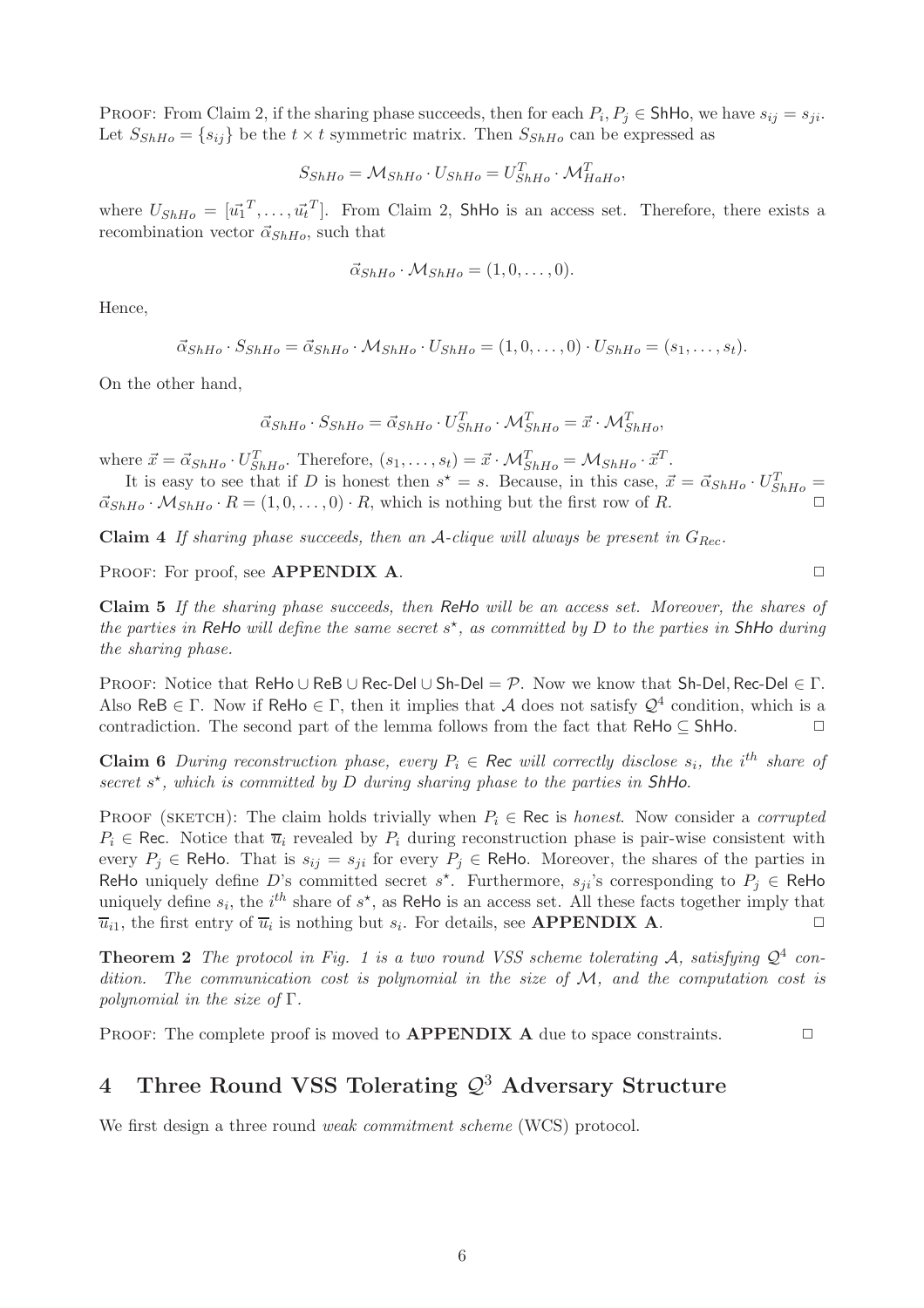# 4.1 Three Round Weak Commitment Scheme Tolerating  $\mathcal{Q}^3$  Adversary

In a weak commitment scheme (WCS), there exists a dealer  $D \in \mathcal{P}$ , who has a secret  $s \in \mathbb{F}$ , which he wants to commit to the parties in  $P$ . The scheme consists of two phases as follows:

- 1. Commit phase:
	- Initially,  $D$  has a secret s. At the end of commit phase, either  $D$  is discarded (by all honest parties) or s is committed.
- 2. Decommit phase: Suppose that  $D$  is not discarded during commit phase. Then:
	- D broadcasts  $(s, \rho)$ , where  $\rho$  is the randomness used by D during commit phase.
	- Each  $P_i$  broadcasts its view  $w_i$  of the commit phase.
	- Then a validity check function Valid is applied which outputs either valid or invalid.

We say that  $s$  is accepted as *authentic* if

$$
Valid(s, \rho, w_1, \cdots, w_n) = valid.
$$

A protocol is a WCS scheme tolerating  $A$  if the following conditions are satisfied:

- 1. Secrecy: If D is honest, then A obtains no information about s during commit phase.
- 2. Correctness: If  $D$  is *honest* then  $s$  will be accepted as authentic during decommit phase.
- 3. Weak Commitment: If  $D$  is *corrupted* and not discarded during commit phase, then there exists an  $s^* \in \mathbb{F}$ , such that D is committed to  $s^*$  during commit phase. Moreover, if some  $s'$ is accepted as authentic during decommit phase, then  $s' = s^*$ .

We define the round complexity of a WCS scheme as the number of communication rounds during commit phase. We now present our three round WCS tolerating  $A$ , which is given in Fig. 2. We now show that the scheme presented in Fig. 2 is a valid WCS scheme, tolerating  $A$ , provided A satisfies  $\mathcal{Q}^3$  condition. In the proofs, we use the following notations:

- Let HaHo (resp. HaB) denote the set of happy and honest (resp. happy and corrupted) parties at the end of commit phase if commit phase is successful.
- Let WCoHo (resp. WCoB) denote the set of honest (resp. corrupted) parties in  $WCORE$  if decommit phase is successful.

**Claim 7** If D is honest, then D will not be discarded during commit phase. Moreover, s will be accepted as authentic during decommit phase.

PROOF (SKETCH): The proof follows from the fact that if D is honest then UnHappy  $\in \Gamma$  and  $\mathcal{P} \setminus WCORE \in \Gamma$ . For details, see **APPENDIX B.**  $\Box$ 

Claim 8 If the commit phase succeeds, then HaHo is an access set. Moreover, for each  $P_i, P_j \in$ HaHo, where  $i < j$ ,  $\langle u_i, V_j \rangle = \langle u_j, V_i \rangle$ .

PROOF: It is easy to see that HaHo ∪ HaB ∪ UnHappy =  $\mathcal{P}$ . If the commit phase succeeds, then UnHappy  $\in \Gamma$ . Also HaB  $\in \Gamma$ . This implies that HaHo  $\notin \Gamma$ , otherwise A does not satisfy  $\mathcal{Q}^3$ condition, which is a contradiction. The second part follows from arguments as used in Claim 2. $\Box$ 

**Claim 9** Without loss of generality, let  $HaHo = \{P_1, \ldots, P_t\}$ . If the commit phase succeeds, then there exists a vector  $\vec{x^*} = (s^*, \rho)$ , such that

$$
(s_1, \ldots, s_t)^T = \mathcal{M}_{HaHo} \cdot \vec{x}^T.
$$

In other words, D will commit the secret  $s^*$  to the parties in HaHo. Moreover, if D is honest then  $\vec{x^*} = \vec{x}$ , where  $\vec{x}$  is the first column of R used by D during sharing phase and hence  $s^* = s$ .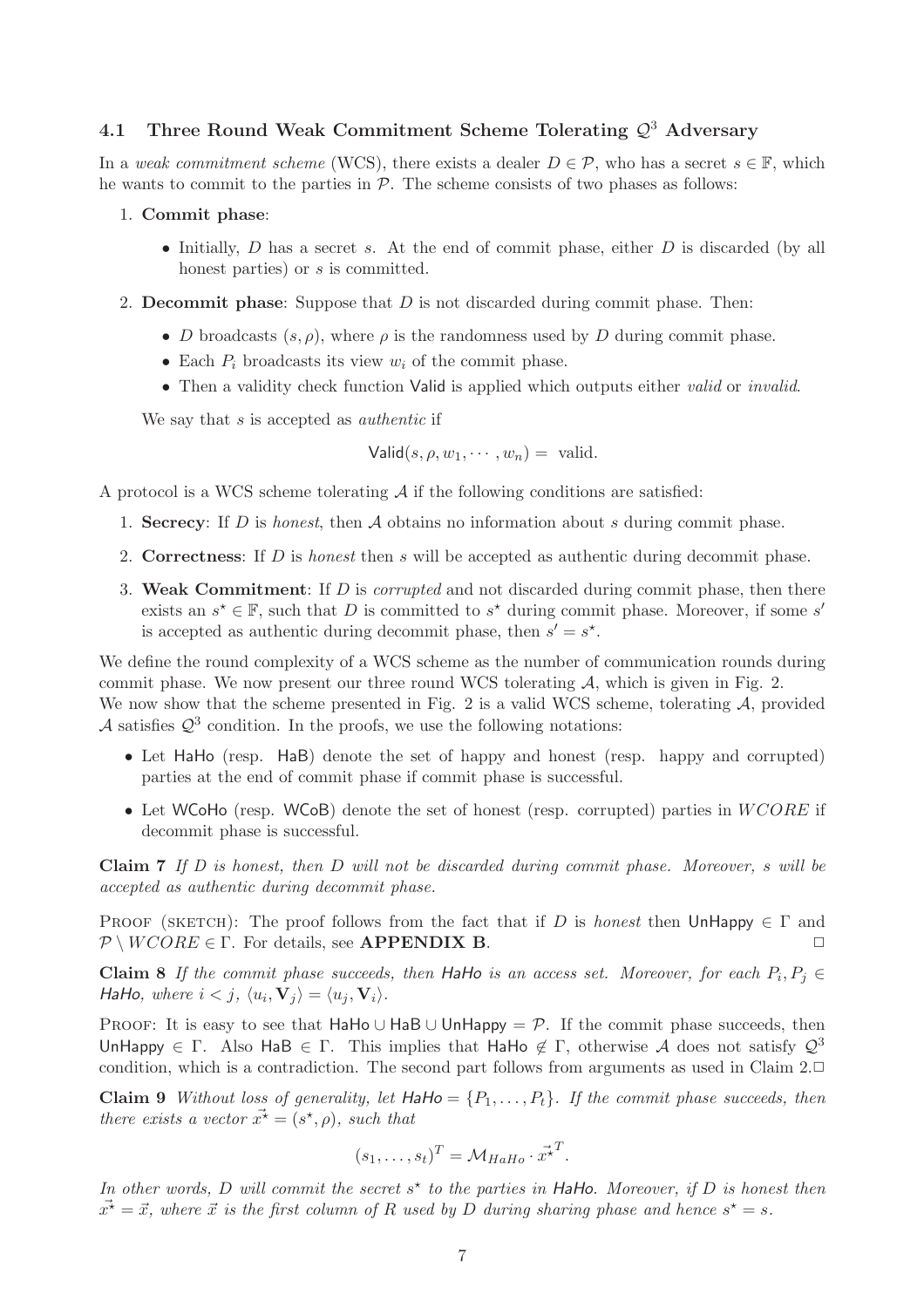#### Commit Phase

Round I:

- 1. D selects a random, symmetric  $e \times e$  matrix R, such that  $R[1, 1] = s$ . Let  $\vec{x} = (s, \vec{\rho})$  be the first column (and row) of R.
- 2. D computes  $u_i = \mathbf{V}_i \cdot R$  and privately sends  $u_i$  to party  $P_i$ . The first entry of  $u_i$ , denoted by  $s_i$ , is referred as share of s, given to party  $P_i$ . Moreover,  $\langle u_i, V_j \rangle$  is referred as  $j^{th}$  share-share of  $s_i$ , denoted by  $s_{ij}$ .
- 3. Party  $P_i$ , for  $i = 1, ..., n 1$ , selects a random pad  $r_{ij}$ , for each  $j > i$  and privately sends  $r_{ij}$  to party  $P_j$ .

#### Round II:

- 1. For  $i = 1, \ldots, n$ , party  $P_i$  broadcasts the following, for each  $j \neq i$ :
	- $a_{ij} = r_{ij} + \langle u_i, \mathbf{V}_j \rangle = r_{ij} + s_{ij}$ , if  $j > i$ ;
	- $a_{ij} = r_{ji} + \langle u_i, V_j, \rangle = r_{ji} + s_{ij}$ , if  $j < i$ ;

#### Round III:

- 1. For each pair  $(i, j)$ , such that  $j > i$ , if  $a_{ij} \neq a_{ji}$ , then
	- $P_i$  broadcasts  $\alpha_{ij} = \langle u_i, \mathbf{V}_j \rangle;$
	- $P_i$  broadcasts  $\beta_{ii} = \langle u_i, \mathbf{V}_i \rangle;$
	- D broadcasts  $\gamma_{ij} = \langle u_i, \mathbf{V}_j \rangle = \langle u_j, \mathbf{V}_i \rangle$ .

A party is said to be unhappy, if the value broadcasted by him, mismatches the value broadcasted by D.

### Local Computation (By Each Party):

1. Let UnHappy be the set of unhappy parties. If UnHappy  $\in \Gamma$ , then the commit phase succeeds. Otherwise, commit phase fails and D is discarded.

## Decommit Phase

#### Round I:

- 1. D broadcasts the first row of R used by him during the sharing phase. Let it be denoted by  $\vec{x'}$  and let s' be the first entry of  $\vec{x'}$ .
- 2. Each happy party  $P_i$  broadcasts the share received by him from D during the sharing phase. Let it be denoted by  $s_i'$ .

#### Local Computation (By Each Party):

- 1. Let  $WCORE$  be the set of all such *happy*  $P_i$ 's, such that  $\vec{x'} \cdot \mathbf{V}_i^T = s_i'$ . In other words, a happy  $P_i$  is added to  $WCORE$  if  $s'_{i}$  broadcasted by  $P_{i}$  is a valid share of  $s'$  according to the LSSS.
- 2. If  $\mathcal{P} \setminus WCORE \in \Gamma$ , then *decommit succeeds*. In this case, accept s' as authentic and terminate.
- 3. If  $\mathcal{P} \setminus WCORE \notin \Gamma$ , then *decommit fails*. In this case s' is not accepted as authentic.

PROOF: The proof follows using same arguments as used in Claim 3.  $\Box$ 

Claim 10 If the decommit phase succeeds, then WCoHo is an access set. Moreover, for each  $P_i, P_j \in W$ CoHo, we have  $\langle u_i, V_j \rangle = \langle u_j, V_i \rangle$ . Furthermore, the shares of the parties in WCoHo define the same secret as defined by shares of the parties in HaHo.

PROOF: Notice that WCoHo ∪ WCoB ∪ ( $\mathcal{P} \setminus WCORE$ ) =  $\mathcal{P}$ . If decommit phase succeeds, then  $\mathcal{P} \setminus WCORE \in \Gamma$ . Also, WCoB  $\in \Gamma$ . This implies that WCoHo  $\notin \Gamma$ , otherwise A does not satisfy  $\mathcal{Q}^3$  condition. The second and third part follows from Claim 8 and fact that WCoHo  $\subseteq$  HaHo.  $\Box$ 

**Theorem 3** The protocol in Fig. 2 is a three round WCS tolerating  $A$ . In the protocol, the honest parties perform computation and communication which is polynomial in the size of  $\Gamma$  and M.

PROOF: Due to space constraints, the proof is given in  $APPENDIX B$ .

# 4.2 Three Round VSS Tolerating  $\mathcal{Q}^3$  Adversary Structure

Now we design our three round VSS (given in Fig. 3) using our three round WCS as a black-box. We now prove the properties of the VSS protocol. For the proof, we use the following notations: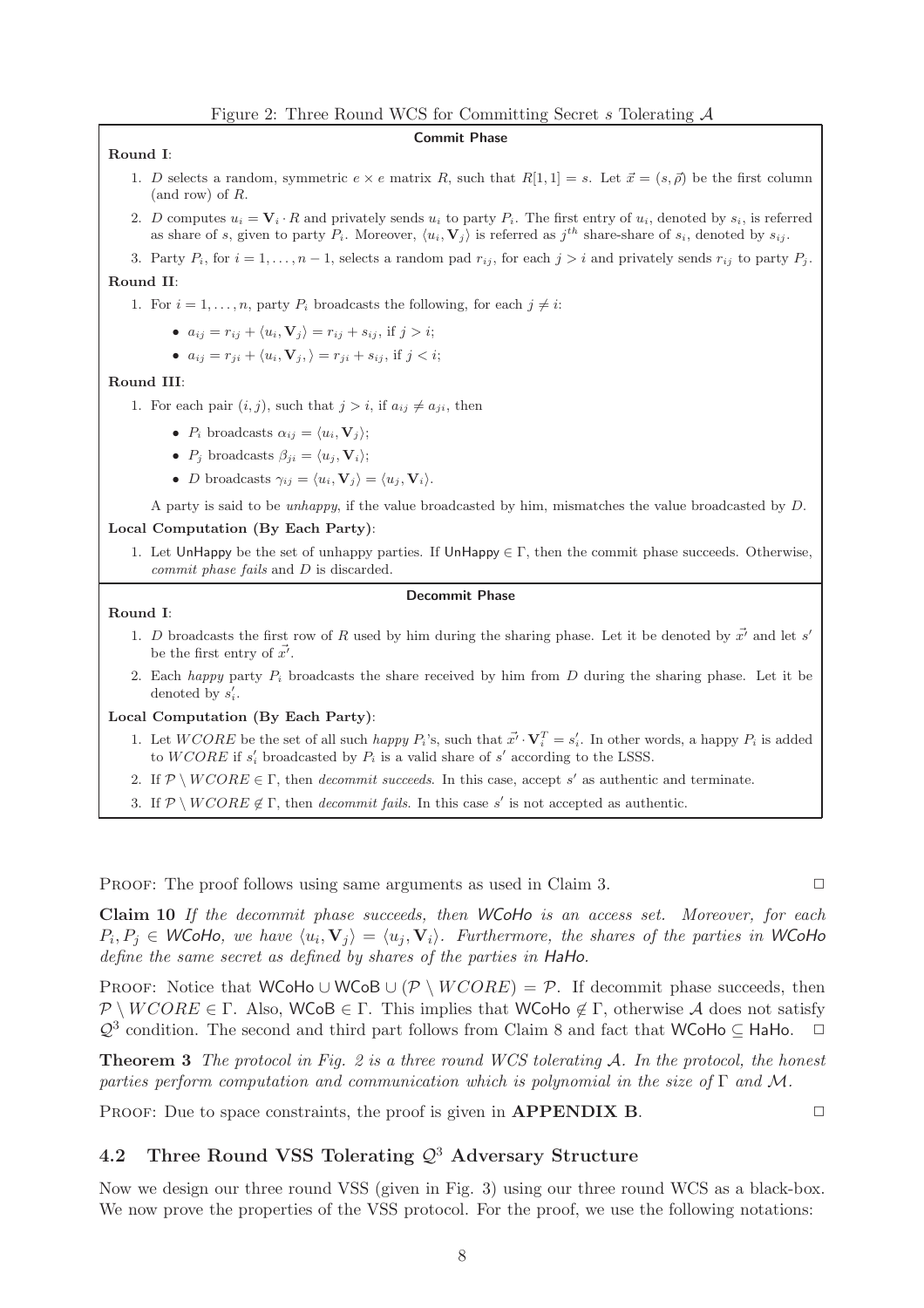- Let ShHo (resp. ShB) denote the set of honest (resp. corrupted) parties in Sh at the end of sharing phase when the sharing phase is successful.
- Let ReHo (resp. ReB) denote the set of honest (resp. corrupted) parties in Rec.

Claim 11 If D is honest then the sharing phase will always succeed.

PROOF: Easy. For details, see **APPENDIX C**.

**Claim 12** If the sharing phase succeeds, then ShHo is an access set. Moreover, for each  $P_i, P_j \in$ ShHo,  $\langle u_i, \mathbf{V}_j \rangle = \langle u_j, \mathbf{V}_i \rangle$ .

PROOF: Follows using similar arguments as used in Claim 8.

**Claim 13** Without loss of generality, let  $\mathsf{Shhlo} = \{P_1, \ldots, P_t\}$ . If the sharing phase succeeds, then there exists a vector  $\vec{x} = (s^*, \rho)$ , such that

$$
(s_1, \ldots, s_t)^T = \mathcal{M}_{ShHo}.\vec{x}^T.
$$

In other words, D will commit the secret  $s^*$  to the parties in ShHo during the sharing phase. Moreover, if D is honest then  $s^* = s$ .

PROOF: Follows using similar arguments as in Claim 9.  $\Box$ 

Claim 14 If the sharing phase succeeds then  $ShHo = ReHo$ .

PROOF: The proof is given in **APPENDIX C** due to space constraints.  $\Box$ 

**Claim 15** For every  $P_i \in \mathsf{Rec}$ ,  $\overline{s_i}$  computed during reconstruction phase, is same as the i<sup>th</sup> share of secret  $s^*$ , which is defined by the shares of the parties in ShHo (and hence ReHo).

PROOF: From Claim 13 and Claim 14, the shares of the parties in ShHo = ReHo will define a unique secret  $s^*$ , which is D's committed secret. Now we have the following two cases:

- 1.  $P_i \in \text{Rec}$  is *honest*: In this case, the claim holds trivially.
- 2.  $P_i \in \text{Rec}$  is corrupted: Since  $P_i \in \text{Rec}$ , it implies that decommit phase of  $WCS_i$  is successful and hence  $r^i$  which was committed by  $P_i$  during commit phase is accepted as authentic. Now  $P_i \in \text{Rec}$  also implies that  $\mathcal{P} \setminus (\text{Sh} \cap \text{Ha}_i) \in \Gamma$ . Now let  $\text{CoH}_i$  be the set of *common* honest parties in  $(Sh \cap Ha_i)$ . It is easy to see that  $Col_i$  is an access set, otherwise A will not satisfy  $\mathcal{Q}^3$  condition, which is a contradiction. Now  $\text{CoH}_i \subseteq \text{ShHo} = \text{ReHo}$ . Also, CoH<sub>i</sub> ⊆ WCORE<sub>i</sub> ⊆ Ha<sub>i</sub>. Thus,  $r_j^i$  revealed by every  $P_j \in \text{CoH}_i$  during decommit phase of  $WCS_i$  is the correct share of  $r^i$ , as given by  $P_i$  to  $P_j$  during commit phase of  $WCS_i$ . Thus, the computed  $\overline{s_{ij}}$ , corresponding to every  $P_j \in \text{CoH}_i$  is equal to  $s_{ji}$ . This is because there can be either one of the following two possibilities:
	- (a) Both  $P_i$  and  $P_j$  are happy during sharing phase, but  $a_{ij} \neq b_{ji}$ . In this case,  $\overline{s_{ij}} = \gamma_{ij} =$  $\beta_{ii} = s_{ii};$
	- (b) Both  $P_i$  and  $P_j$  are happy during sharing phase and  $a_{ij} = b_{ji}$ . In this case,  $\overline{s_{ij}}$  =  $a_{ij} - r_j^i = b_{ji} - r_j^i = s_{ji}$

Now the shares of the parties in  $\textsf{CoH}_i$  define the same secret  $s^*$ . This is because, as discussed above, the access set  $\text{CoH}_i \subseteq \text{ReHo}$ . Since  $\text{CoH}_i$  is an access set, from the properties of MSP, it follows that  $s_{ji}$ 's corresponding to  $P'_j$  $s'_{j}$ s  $\in$  CoH<sub>i</sub> uniquely define  $s_i$ , the i<sup>th</sup> share of the committed secret  $s^*$  (this can be shown using same arguments as used in Claim 6).

On the other hand,  $P_i \in \text{Rec}$  also implies that  $\overline{u_i}$  revealed by  $P_i$  is consistent with all  $\overline{s_{ij}} = s_{ji}$ 's of  $P_j \in \text{CoH}_i$ . This further implies that  $\overline{u_{i1}}$  is same as  $s_i$  because  $\text{CoH}_i$  is an access set (again this can be shown using same arguments as used in Claim 6).  $\Box$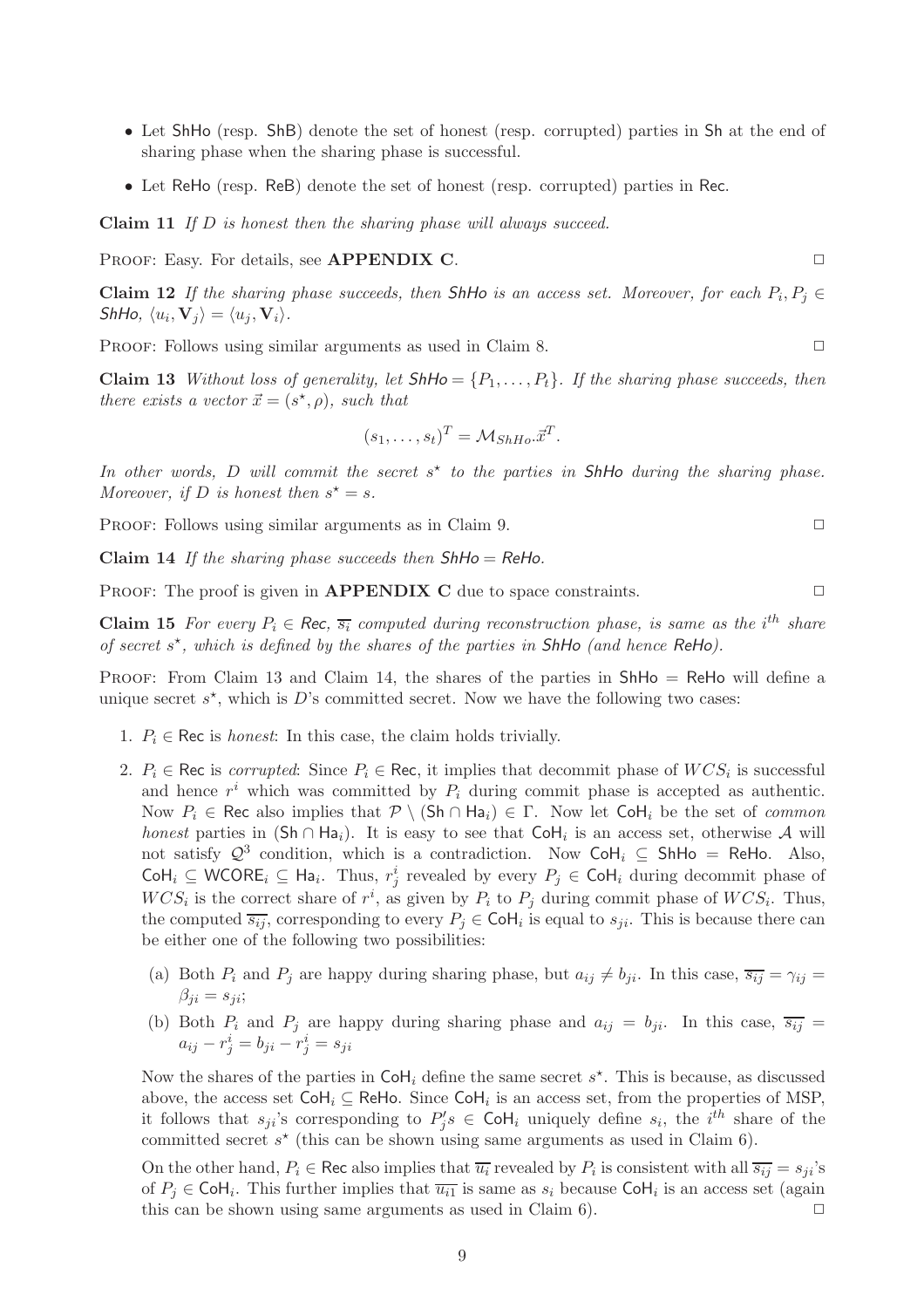Theorem 4 The protocol in Fig. 3 is a three round VSS tolerating non-threshold adversary A characterized by adversary structure  $\Gamma$ , where A satisfies  $\mathcal{Q}^3$  condition. In the protocol, the honest parties perform computation and communication which is polynomial in the size of M.

PROOF: The proof is given in **APPENDIX C** due to space constraints.  $\Box$ 

### Figure 3: Three Round VSS for Sharing Secret s Tolerating A

### Sharing Phase

### Round I:

- 1. D performs the first two steps as in the commit phase of three round WCS.
- 2. Each party  $P_i$  selects a random value  $r^i$  and starts executing an instance of three round WCS protocol to commit  $r^i$ , as a dealer. We denote the  $i^{th}$  instance of WCS as  $WCS_i$ . Let  $r_1^i, \ldots, r_n^i$  denote the shares of  $r^i$  generated in  $WCS_i$ , such that  $P_i$  has given  $r^i_j$  to  $P_j$  during **Round I** of  $WCS_i$ .

#### Round II:

- 1. For  $i = 1, \ldots, n$ , party  $P_i$  broadcasts the following, for each  $j \neq i$ :  $a_{ij} = r_j^i + \langle u_i, \mathbf{V}_j \rangle = r_j^i + s_{ij}$ ; and  $b_{ij} = r_i^j + \langle u_i, \mathbf{V}_j \rangle = r_i^j + s_{ij}.$
- 2. Concurrently, **Round II** of  $WCS_i$  is executed, for  $i = 1, \ldots, n$ .

#### Round III:

- 1. For each pair  $(i, j)$ , such that  $a_{ij} \neq b_{ji}$ , parties do the following:
	- $P_i$  broadcasts  $\alpha_{ij} = \langle u_i, \mathbf{V}_j \rangle;$
	- $P_j$  broadcasts  $\beta_{ji} = \langle u_j, \mathbf{V}_i \rangle;$
	- D broadcasts  $\gamma_{ij} = \langle u_i, V_j \rangle = \langle u_j, V_i \rangle$ .

A party is said to be unhappy, if the value broadcasted by him, mismatches the value broadcasted by D.

2. Concurrently, **Round III** of  $WCS_i$  is executed, for  $i = 1, \ldots, n$ .

## Local Computation (By Each Party):

- 1. Let Sh be the set of happy parties such that their instance of the commit phase of WCS as a dealer is successful. Let Ha<sub>i</sub> denote the set of happy parties in the sharing phase of  $WCS_i$  for  $P_i \in Sh$ .
- 2. Continue to keep a party  $P_i$  in Sh if  $\mathcal{P} \setminus (\mathsf{Sh} \cap \mathsf{Ha}_i) \in \Gamma$ . Otherwise remove  $P_i$  from Sh.
- 3. Repeat the previous step, till no more parties can be removed from Sh. Now if  $P \setminus Sh \in \Gamma$ , then the sharing phase succeeds. Otherwise, it fails and D is discarded.

#### Reconstruction Phase

#### Round I:

- 1. For each  $P_i \in Sh$ , run the decommit phase of  $WCS_i$ .
- 2. Every  $P_i \in Sh$  broadcasts the vector obtained from D during **Round I** of the sharing phase. Let it be denoted by  $\overline{u_i}$ .

### Local Computation (By Each Party):

1. Let Rec be the set of parties  $P_i$  from Sh, such that both the following hold:

- The decommit phase of  $WCS_i$  is successful, with output say  $r^i$  being accepted as authentic. Let  $WCORE<sub>i</sub>$  denote the set  $WCORE$ , corresponding to  $WCS<sub>i</sub>$  and let  $r_j^i$  be the share of  $\overline{r_i}$ , as disclosed by  $P_i \in WCORE_i$  during the decommit phase of  $WCS_i$ .
- Compute  $\overline{s_{ij}}$  for every  $P_i \in WCORE_i$  as follows:
	- (a)  $\overline{s_{ij}} = \gamma_{ij}$ ; if  $\gamma_{ij}$  was broadcasted by D during **Round III** of the sharing phase.
	- (b)  $\overline{s_{ij}} = a_{ij} r_j^i$ ; if  $\gamma_{ij}$  was not broadcasted by D during **Round III** of the sharing phase. Here  $a_{ij}$  was broadcasted by  $P_i$  during sharing phase.

Now the set of computed  $\overline{s_{ij}}$ 's corresponding to each  $P_j \in WCORE_i$  must be consistent with  $\overline{u_i}$ broadcasted by  $P_i$ . Precisely  $\overline{s_{ij}} = \langle \overline{u_i}, \mathbf{V}_j \rangle$  must hold good, for every  $P_j \in WCORE_i$ .

- 2. For every  $P_i \in \text{Rec}$ , assign  $\overline{s_i} = \overline{u_{i1}}$ , where  $\overline{u_{i1}}$  is the first entry of  $\overline{u_i}$ .
- 3. Apply reconstruction algorithm of LSSS to  $\overline{s_i}$ 's corresponding to  $P_i$ 's in Rec, compute  $\overline{s}$  and terminate.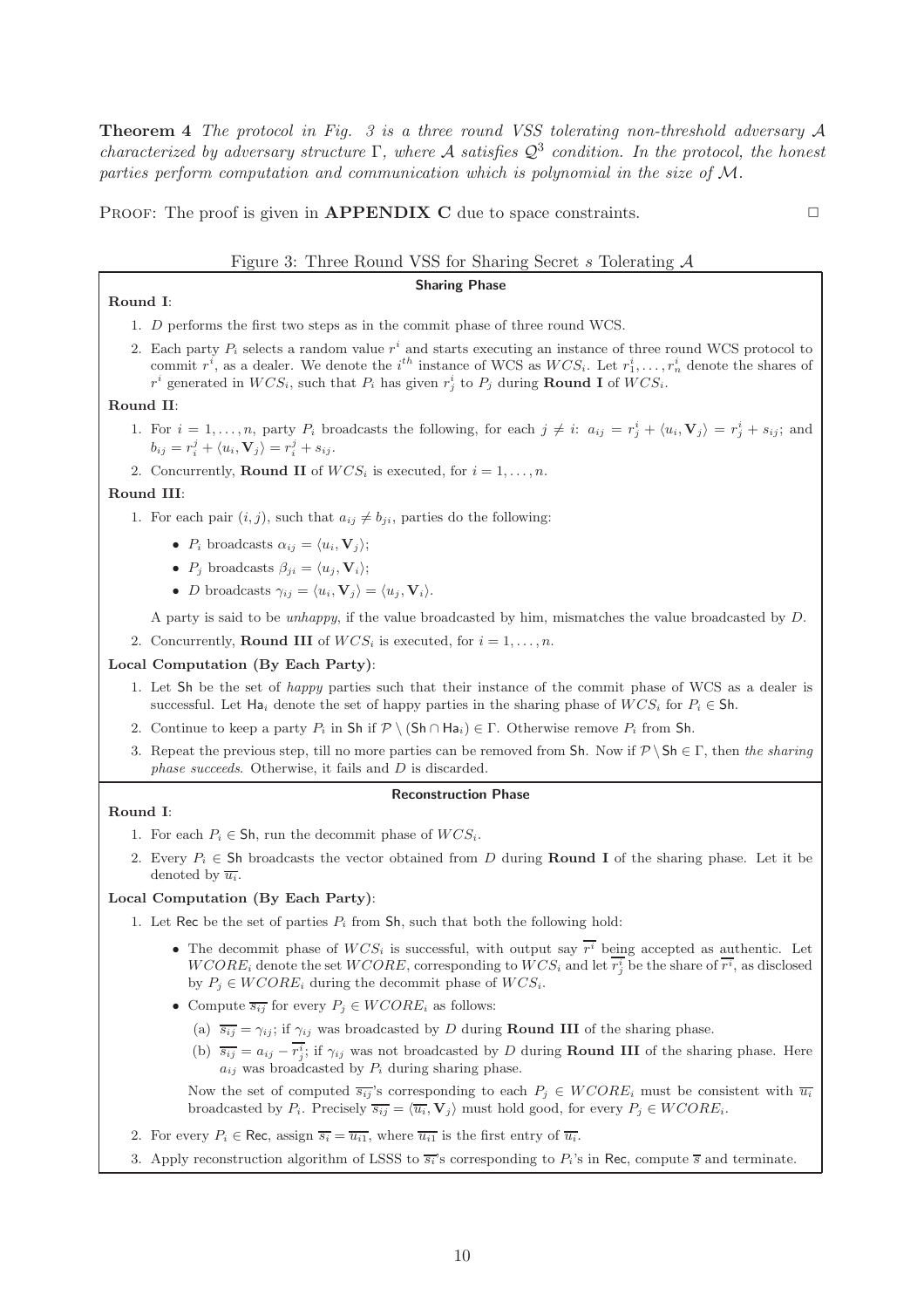# 5 Lower Bounds

**Theorem 5** Two round perfectly secure VSS is possible iff A satisfies  $Q^4$  condition.

PROOF: Sufficiency follows from Fig. 1. We now prove the necessity. On the contrary, assume that a two round VSS protocol, say  $\Pi$ , is possible even though A does not satisfy  $\mathcal{Q}^4$ . This implies that there exists  $B_1, B_2, B_3$  and  $B_4$ , such that  $B_1 \cup B_2 \cup B_3 \cup B_4 = \mathcal{P}$ . Now consider protocol  $\Pi'$ , involving parties  $p_1, p_2, p_3$  and  $p_4$ , where party  $p_i$  performs the same computation and communication, as done by the parties in  $B_i$  in  $\Pi$ , for  $i = 1, ..., 4$ . It is easy to see that if  $\Pi$  is a two round VSS protocol, then Π′ s is also a two round VSS protocol involving four parties, out of which at most one can be corrupted. However, from [5],  $\Pi'$  does not exist. So  $\Pi$  also does not exist.  $\Box$ 

**Theorem 6** Any r-round  $(r \geq 3)$  VSS protocol is possible iff A satisfies  $\mathcal{Q}^3$  condition.

PROOF: Follows using similar arguments as used in Theorem 5 and by the result of  $[5]$ .  $\Box$ 

# 6 Flaw in the Reconstruction Phase of VSS of [4]

In [4], the authors presented a three round VSS tolerating a threshold adversary  $A_t$  with  $n = 3t + 1$ , using a three round WSS protocol as a black-box. However, we now show that there is a flaw in the reconstruction phase of their VSS. Moreover, we also show the modifications to eliminate this flaw. We start with a brief discussion on the WSS and VSS of [4]. Here we use slightly different notations and steps, that were not there in  $\mathcal{A}$ . However, the current discussion will be valid even with the original notations and steps of  $\vert 4 \vert$ . The sharing phase of WSS of  $\vert 4 \vert$  is a special case of the commit phase of our WCS. Precisely the matrix M here is an  $n \times (t + 1)$  Vandermonde matrix, whose  $i^{th}$  row is  $[i^0, i^1, \ldots, i^t]$  and R is the coefficient matrix of a random symmetric bi-variate polynomial  $F(x, y)$  of degree-t in x,y, where  $F(0, 0) = s$ . The result of the computation in the WSS of [4] can be viewed as follows (though this view was not presented in [4], the essence is same): if  $D$  is not discarded during sharing phase, then there exists a degree-t univariate polynomial, say  $f(x)$ , such that D has WSS-shared  $f(x)$  and each happy and honest party  $P_i$  has received  $f(i)$  from D. Moreover, if D is honest then D will not be discarded and  $f(x) = f_0(x) = F(x, 0)$  and hence  $f(0) = s$ . Now during reconstruction phase, either  $f(x)$  (and hence  $f(0) = s$ ) or NULL will be reconstructed. Moreover, if  $f(x)$  is reconstructed then it is reconstructed with the shares revealed by a set of parties WCORE, such that WCORE is a subset of happy parties and there exists at least  $t + 1$  honest parties in WCORE.

Now the VSS protocol of [4] works as follows: During the sharing phase, D selects a random symmetric bi-variate polynomial  $F(x, y)$  of degree-t in  $x, y$ , where  $F(0, 0) = s$  and gives each  $P_i$ , the degree-t polynomial  $f_i(x) = F(x, i)$ . Then the parties perform *pair-wise* checking to check the consistency of their common values. To do this, each party  $P_i$  acts as a dealer and WSS-shares a degree-t polynomial  $f_i^W(x)$  and gives each  $P_j$  the share  $f_i^W(j)$ . Now to do the consistency checking, each  $P_i$  broadcasts  $a_{ij} = f_i(j) + f_i^W(j)$  and  $b_{ij} = f_i(j) + f_j^W(i)$ . Each inconsistency (i.e.,  $a_{ij} \neq b_{ji}$ ) is resolved by D (by broadcasting  $f_i(j)$ ), as a result of which parties become happy/unhappy and the computation proceeds. At the end of sharing phase, all honest parties agree on a set of at least  $2t + 1$  happy parties, say  $CORE_{Sh}$ , such that the following condition holds:

- 1. For each  $P_i, P_j \in CORE_{Sh}$ , we have  $f_i(j) = f_j(i);$
- 2. Each  $P_i \in CORE_{Sh}$  as a dealer, has AWSS-shared a degree-t polynomial  $f_i^W(x)$  to at least  $2t + 1$  parties in  $CORE_{Sh}$ .

Now notice that there is a subtle point here, which is the basis of the flaw in the reconstruction phase of VSS protocol of [4]. Even though  $f_i(j) = f_j(i)$  is true for every  $P_i, P_j \in CORE_{Sh}$  (as both of them are happy), it does not imply that  $a_{ij} = b_{ji}$  is true for every  $P_i, P_j \in CORE_{Sh}$ . Obviously, if both  $P_i, P_j \in CORE_{Sh}$  are honest, then  $a_{ij} = b_{ji}$ . However, if at least one of  $P_i, P_j \in CORE_{Sh}$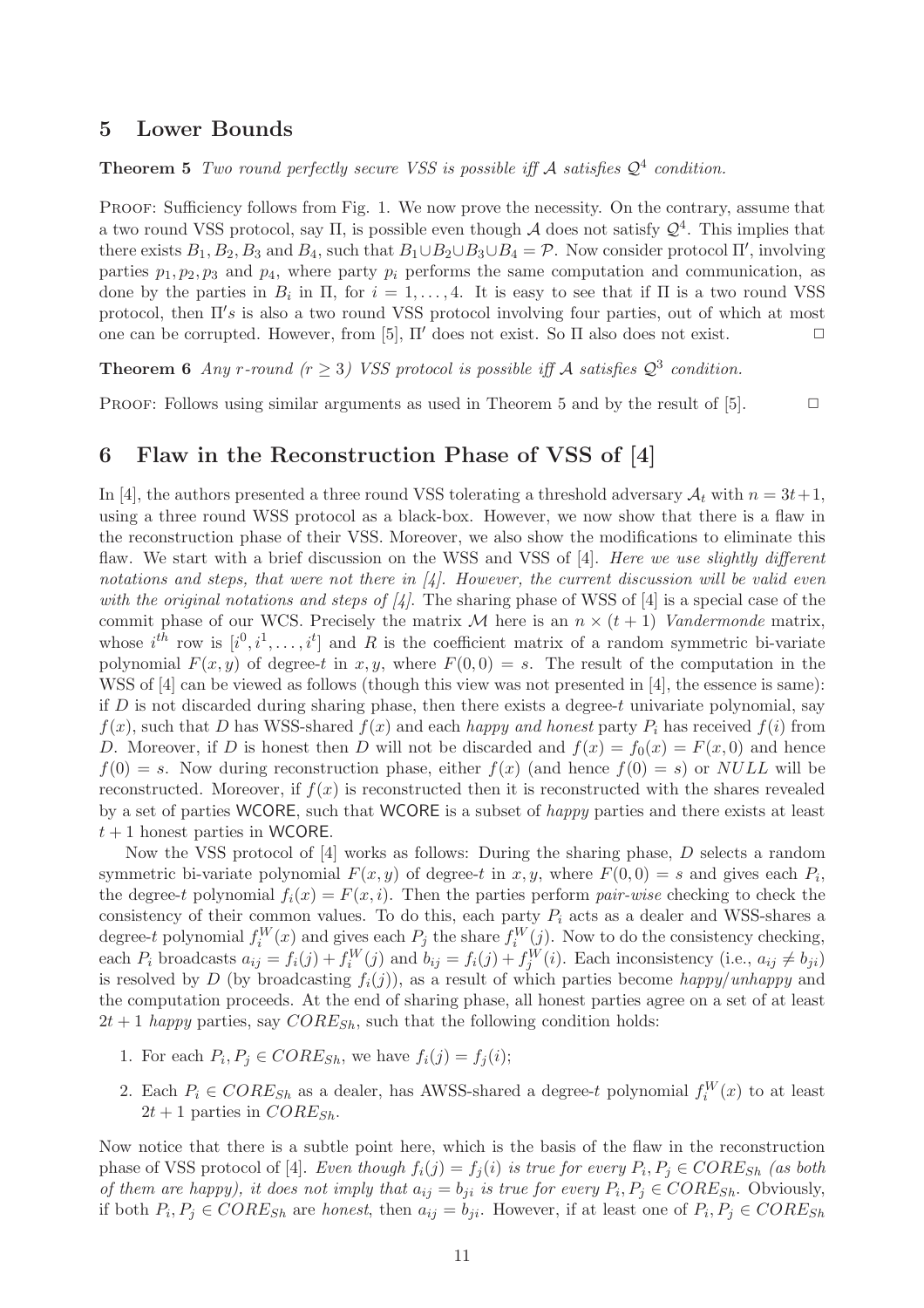is corrupted, then it may happen that  $a_{ij} \neq b_{ji}$ , but still both  $P_i$  and  $P_j$  are happy and are present in  $CORE_{Sh}$ . More concretely, suppose  $P_i$  is *corrupted*,  $P_j$  and D are *honest*. Then during **Round** II of sharing phase,  $P_i$  may broadcast  $a_{ij}$  that is not equal to  $b_{ji}$ . But during **Round III**, when D tries to resolve the inconsistency,  $P_i$  may broadcast correct  $f_i(j)$ . That is D broadcasts  $\gamma_{ij} = f_i(j)$ ,  $P_i$  broadcasts  $\alpha_{ij} = f_i(j)$  and  $P_j$  broadcasts  $\beta_{ji} = f_j(i)$ , such that  $\gamma_{ij} = \alpha_{ij} = \beta_{ji}$ . So both  $P_i$  and  $P_j$  will be happy. Moreover  $P_i$  as a dealer can behave correctly during his instance of WSS to share  $f_i^W(x)$ , such that  $P_i$  satisfies the second property stated above to be in  $CORE_{Sh}$ .

We now recall the steps of the reconstruction phase of the VSS protocol of [4] in Fig. 4. In [4],

# Figure 4: Reconstruction Phase of the VSS Protocol of [4]

For each  $P_i \in CORE_{Sh}$ , run the reconstruction phase of  $WSS_i$  (the instance of WSS initiated by  $P_i$  as a dealer).

# Local Computation (By Each Party):

- 1. Initialize  $CORE_{Rec} = CORE_{Sh}$ .
- 2. Remove  $P_i$  from  $CORE_{Rec}$  if reconstruction phase of  $WSS_i$  outputs  $NULL$ .
- 3. If  $f_i^W(x)$  is reconstructed during reconstruction phase of  $WSS_i$  then compute  $f_i(j) = a_{ij} f_i^W(j)$ , for  $j = 1, \ldots, n$ . Check if the computed  $f_i(j)$ 's lie on a unique degree-t polynomial. If not then remove  $P_i$ from  $CORE_{Rec}$ . Otherwise, let  $f_i(x)$  be the degree-t polynomial.
- 4. Take  $f_i(x)$ 's corresponding to any  $t+1$  parties in  $CORE_{Rec}$ , reconstruct  $F^*(x, y)$  and output  $s^* = F^*(0, 0)$ .

the authors claimed that reconstructed  $f_i(x)$ 's of any  $t + 1$  parties in  $CORE_{Rec}$  define the same bivariate polynomial of degree-t in x and y (see Lemma 6 of  $[4]$ ). However, we now show that this is not the case. To be precise, consider a setting where  $D$  is *honest* and  $P_i$  is *corrupted*. During **Round I** of sharing phase,  $P_i$  gets  $f_i(x) = F(x, i)$ . Then  $P_i$  as a dealer WSS-shares a degree-t polynomial  $f_i^W(x)$ . During **Round II**,  $P_i$  broadcasts  $a_{ij} = f'_i$  $f_i'(j) + f_i^W(j)$ , instead of  $f_i(j) + f_i^W(j)$ , corresponding to all  $P_j$ 's, such that  $f'_i$  $i'_i(x) \neq f_i(x)$  is another degree-t polynomial. So  $a_{ij} \neq b_{ji}$ , for all  $P_j$ 's. But then during **Round III**,  $P_i$  behaves in such a way that  $P_i$  is considered as happy along with all other  $P_i$ 's (this he can do as discussed earlier).  $P_i$  also ensures that his WSS instance satisfies the desired property so that  $P_i$  is included in  $CORE_{Sh}$ .

Now during reconstruction phase of VSS, suppose the reconstruction phase of  $WSS_i$  is successful and hence the WSS-shared polynomial  $f_i^W(x)$  is reconstructed correctly. But now when the (honest) parties perform step 3 of the local computation (given in Fig. 4), they will get back  $f_i'$  $i'_i(j) = a_{ij} - f_i^W(j)$ , instead of original  $f_i(j)$ . Moreover, the computed  $f_i^V$  $i'(j)$ 's will lie on degree-t polynomial  $f_i'$  $i'_{i}(x) \neq f_{i}(x)$  and  $P_{i}$  will be present in  $CORE_{Rec}$ . But now notice that  $f'_{i}$  $f_i'(x) \neq f_i(x)$ does not lie on the original bivariate polynomial  $F(x, y)$ . This will further lead to the violation of correctness property of VSS.

Elimination of the Flaw: From the above discussion, it is clear that the reason behind the above flaw is that  $a_{ij} = b_{ji}$  may not hold for every  $P_i, P_j \in CORE_{Sh}$ . To eliminate the above flaw, we modify the step 3 of the local computation of Fig. 4 as follows:

3. If  $f_i^W(x)$  is reconstructed during reconstruction phase of  $WSS_i$  then compute  $f_i(j)$ 's as follows:

- $f_i(j) = \gamma_{ij}$ ; if  $\gamma_{ij}$  was broadcasted by D during **Round III** of sharing phase.
- $f_i(j) = a_{ij} f_i^W(j)$ ; if  $a_{ij} = b_{ji}$  during sharing phase.

Check if the computed  $f_i(j)$ 's lie on a unique degree-t polynomial. If not then remove  $P_i$  from  $CORE_{Rec}$ . Otherwise, let  $f_i(x)$  be the degree-t polynomial.

Now it is easy to verify that with the above modification, Lemma 6 of [4] will hold.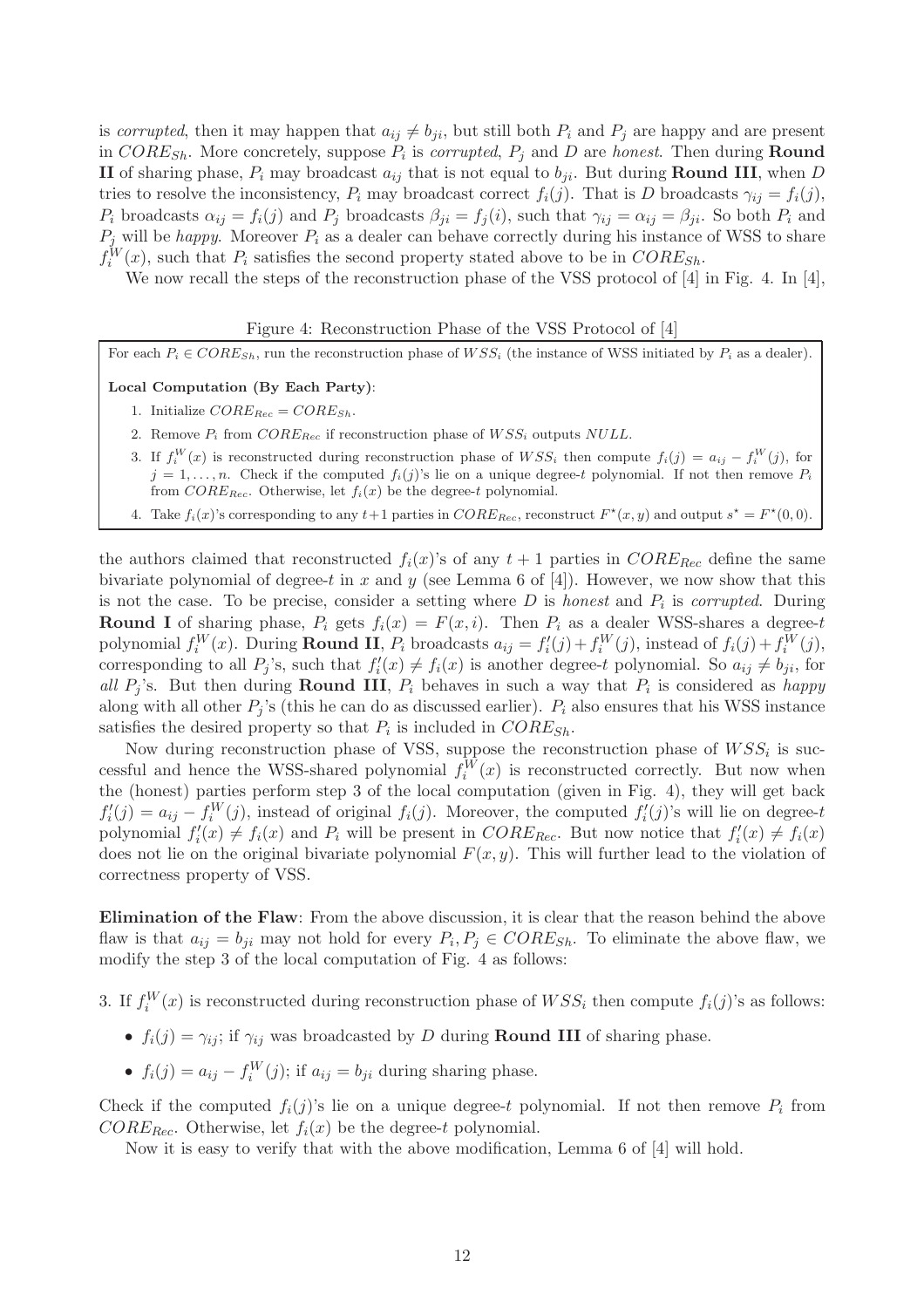# 7 More Efficient 3-round VSS for  $n \geq 3t + 1$

In the previous section, we pointed out a flaw in the 3-round VSS of Fitzi et al. [4], and presented how to fix it. The communication complexity of the reconstruction phase of the proposed modified protocol is  $\mathcal{O}(n^3)$ . This results from the facts that there are *n* instances of WSS protocol in the VSS and the communication cost of the reconstruction phase of WSS of [4] is  $\mathcal{O}(n^2)$ .

On the other hand, if we restrict our three round VSS protocol given in Fig. 3 to threshold adversary, then we get a three round VSS with  $n = 3t + 1$  whose communication complexity of reconstruction phase is  $\mathcal{O}(n^2)$ . This results from the facts that in our VSS, WSS has been replaced by WCS and the communication cost of the decommit phase of WCS is only  $\mathcal{O}(n)$ . If we compare the definition of WCS and WSS (for formal definition of WSS, see [4]), then we find that in WSS, the dealer D is not allowed to act/play a special role in the reconstruction phase. That is, D is not allowed to reveal the secret and randomness used by him during the sharing phase. During the reconstruction phase, every party reveal their entire view of sharing phase and a reconstruction function is applied on them to reconstruct either the secret shared during sharing phase or NULL. On the other hand, in WCS,  $D$  is allowed to act specially in the decommit phase. Precisely, he is allowed to reveal the secret and randomness used by him during commit phase. As a result, the decommit phase of our WCS is conceptually simpler than the reconstruction phase of WSS protocol of [4] and we gain an efficiency of  $\Theta(n)$  during reconstruction phase.

# 8 Conclusion

In this paper, we resolved the round complexity of VSS tolerating generalized adversary. Our results strictly generalize the results of [4] to non-threshold settings. In our three round protocol, we have not tried to optimize the use of broadcast channel. However, we conjecture that following the techniques of [7], we can design a three round VSS tolerating  $\mathcal{Q}^3$  adversary structure, which uses broadcast channel in only one round during the sharing phase.

# References

- [1] M. Ben-Or, S. Goldwasser, and A. Wigderson. Completeness Theorems for Non-Cryptographic Fault-Tolerant Distributed Computation (Extended Abstract). In Proceedings of the 20th Annual ACM Symposium on Theory of Computing, May 2-4, 1988, Chicago, Illinois, USA, pages 1–10. ACM Press, 1988.
- [2] B. Chor, S. Goldwasser, S. Micali, and B. Awerbuch. Verifiable Secret Sharing and Achieving Simultaneity in the Presence of Faults (Extended Abstract). In Proceedings of the 17th Annual ACM Symposium on Theory of Computing, May 6-8, 1985, Providence, Rhode Island, USA, pages 383–395. ACM Press, 1985.
- [3] R. Cramer, I. Damgård, and U. M. Maurer. General Secure Multi-party Computation from any Linear Secret Sharing Scheme. In B. Preneel, editor, Advances in Cryptology - EUROCRYPT 2000, International Conference on the Theory and Application of Cryptographic Techniques, Bruges, Belgium, May 14-18, 2000, Proceeding, volume 1807 of Lecture Notes in Computer Science, pages 316–334. Springer Verlag, 2000.
- [4] M. Fitzi, J. Garay, S. Gollakota, C. Pandu Rangan, and K. Srinathan. Round-Optimal and Efficient Verifiable Secret Sharing. In S. Halevi and T. Rabin, editors, Theory of Cryptography, Third Theory of Cryptography Conference, TCC 2006, New York, NY, USA, March 4-7, 2006, Proceedings, volume 3876 of Lecture Notes in Computer Science, pages 329–342. Springer Verlag, 2006.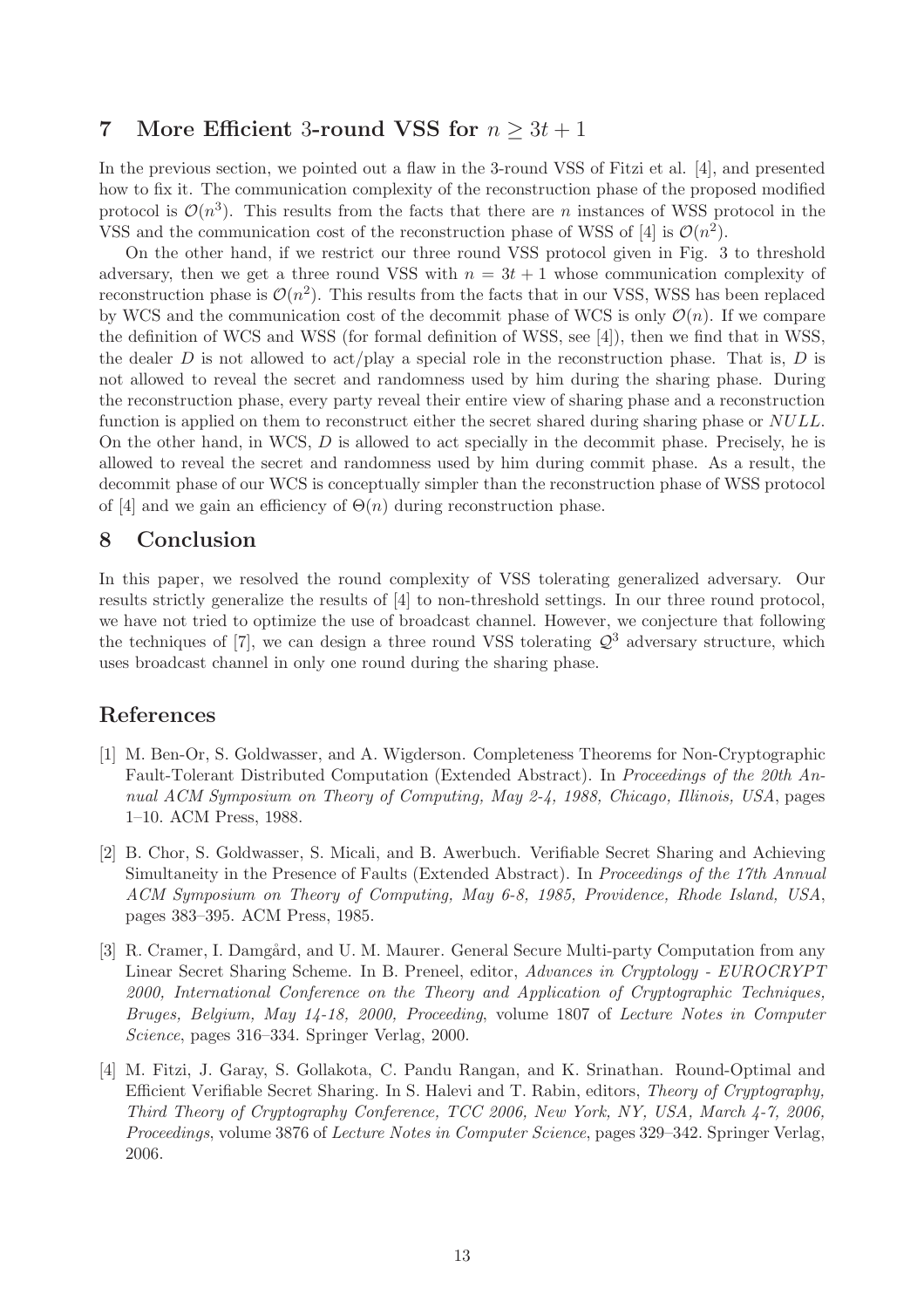- [5] R. Gennaro, Y. Ishai, E. Kushilevitz, and T. Rabin. The Round Complexity of Verifiable Secret Sharing and Secure Multicast. In Proceedings on 33rd Annual ACM Symposium on Theory of Computing, July 6-8, 2001, Heraklion, Crete, Greece. ACM, pages 580–589. ACM Press, 2001.
- [6] M. Hirt and U. M. Maurer. Complete Characterization of Adversaries Tolerable in Secure Multi-Party Computation. In Proceedings of the Sixteenth Annual ACM Symposium on Principles of Distributed Computing, Santa Barbara, California, USA, August 21-24, 1997, pages 25–34. ACM Press, 1997.
- [7] J. Katz, C. Koo, and R. Kumaresan. Improving the Round Complexity of VSS in Point-to-Point Networks. In L. Aceto, I. Damgård, L. A. Goldberg, M. M. Halldórsson, A. Ingólfsdóttir, and I. Walukiewicz, editors, Automata, Languages and Programming, 35th International Colloquium, ICALP 2008, Reykjavik, Iceland, July 7-11, 2008, Proceedings, Part II - Track B: Logic, Semantics, and Theory of Programming & Track C: Security and Cryptography Foundations, volume 5126 of Lecture Notes in Computer Science, pages 499–510. Springer Verlag, 2008.
- [8] U. M. Maurer. Secure multi-party computation made simple. In S. Cimato, C. Galdi, and G. Persiano, editors, Security in Communication Networks, Third International Conference, SCN 2002, Amalfi, Italy, September 11-13, 2002. Revised Papers, volume 2576 of Lecture Notes in Computer Science, pages 14–28. Springer, 2002.
- [9] A. Shamir. How to share a secret. *Communications of the ACM*,  $22(11):612-613$ , 1979.

# APPENDIX A: Proofs for Two Round VSS Protocol

Claim 1 An honest D will never be discarded during sharing phase.

**PROOF:** If D is honest, then for each honest  $P_i, P_j, \langle u_i, V_j \rangle = \langle u_j, V_i \rangle$  and hence  $a_{ij} = a_{ji}$  will hold. So the set of honest parties will form an A-clique in  $G_{Sh}$  and D will not be discarded.  $\Box$ 

Claim 4 If the sharing phase succeeds, then during reconstruction phase, an A-clique will always be present in  $G_{Rec}$ .

PROOF: From Claim 2, ShHo is an access set and for each  $P_i, P_j \in ShH$ o, we have  $\langle u_i, V_j \rangle =$  $\langle u_j, V_i \rangle$ . During reconstruction phase, each  $P_i, P_j \in Sh$ Ho will correctly broadcast  $\overline{u}_i = u_i$  and  $\overline{u}_j = u_j$  respectively. So during reconstruction phase also,  $\langle u_i, \mathbf{V}_j \rangle = \langle u_j, \mathbf{V}_i \rangle$  will hold. Thus ShHo will always form an A-clique in  $G_{Rec}$ .

**Claim** 6 During reconstruction phase, every  $P_i \in \text{Rec}$  will correctly disclose  $s_i$ , the i<sup>th</sup> share of secret  $s^*$ , which is committed by  $D$  during sharing phase to the parties in ShHo.

PROOF: We have to consider two cases, namely when  $P_i \in \text{Rec}$  is honest and when  $P_i \in \text{Rec}$  is corrupted. The case when  $P_i \in \text{Rec}$  is honest is easy to prove. In this case,  $P_i \in \text{ReHo}$  and hence the share  $s_i$  disclosed by  $P_i$  during reconstruction phase is the  $i^{th}$  share of secret  $s^*$ , which is committed by  $D$  to the parties in ReHo (ShHo).

We now consider the case when  $P_i \in \text{Rec}$  is corrupted. Before proceeding further, notice that  $P_i$  will have an edge with each of the parties in ReHo in graph  $G_{Rec}$ , since the set of parties in Rec forms a clique. This further implies that  $\overline{u}_i$  disclosed by  $P_i$  satisfies  $\langle \overline{u}_i, \mathbf{V}_j \rangle = \langle \overline{u}_j, \mathbf{V}_i \rangle$ , for each  $P_i \in \mathsf{ReHo}$ . That is,  $s_{ij} = s_{ji}$ , for each  $P_j \in \mathsf{ReHo}$ . Also  $\overline{u}_j = u_j$ , for each  $P_j \in \mathsf{ReHo}$ . For simplicity assume that ShHo and ReHo contains the first t and y parties respectively, where  $y \leq t$ . Now from Claim 3, we know that there exists  $\vec{x} = (s^*, \vec{\rho})$ , such that

$$
(s_1, \ldots, s_t)^T = \mathcal{M}_{ShHo} \cdot \vec{x}^T
$$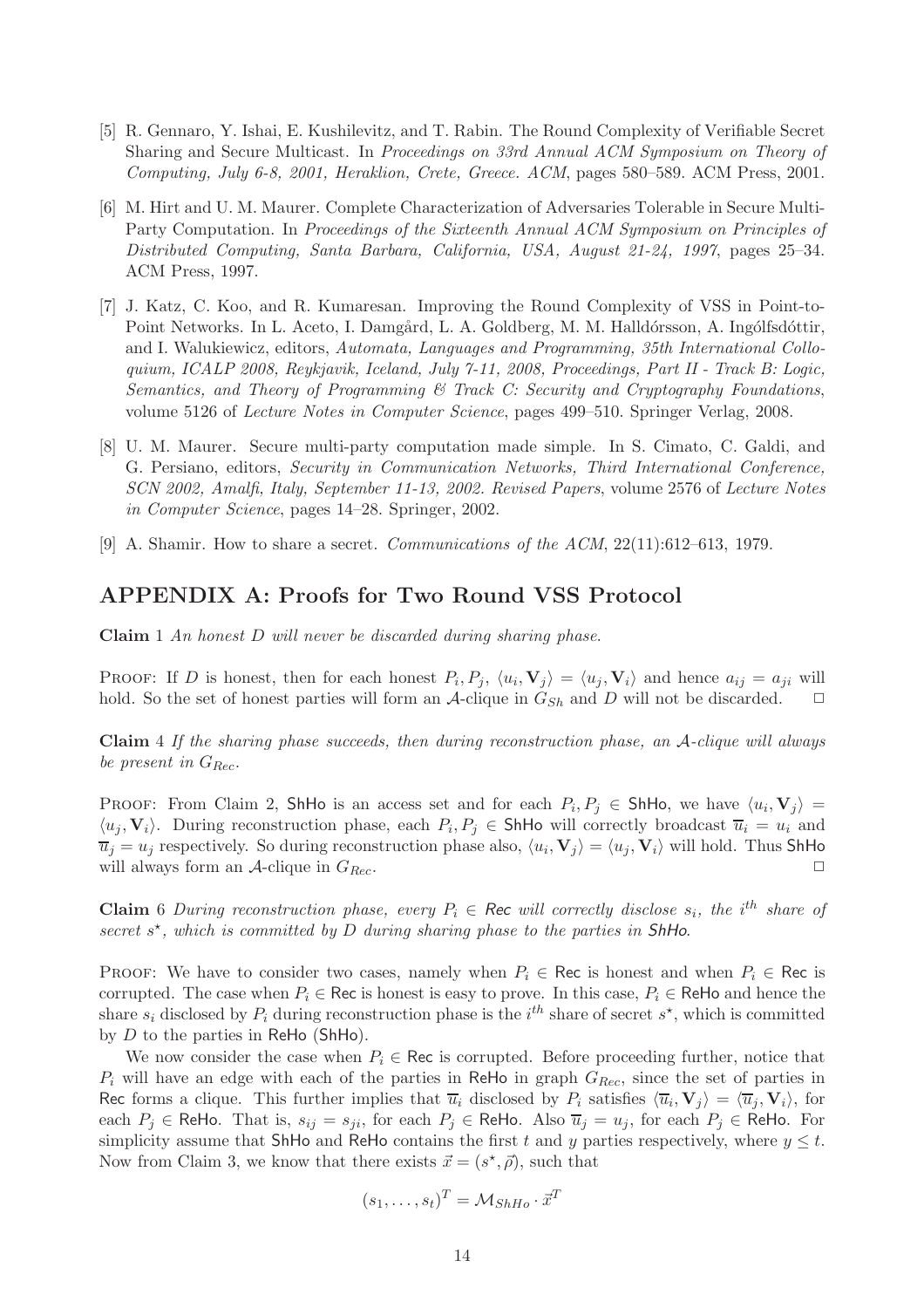Now following the notations as used in Claim 3, we also have

$$
(s_1,\ldots,s_y)^T = \mathcal{M}_{ReHo} \cdot \vec{x}^T
$$

Now  $(s_1, \ldots, s_y)^T = \mathcal{M}_{ReHo} \cdot \vec{x}^T$  implies that  $\vec{x} \cdot \mathcal{M}_{ReHo}^T = \vec{\alpha}_{ReHo} \cdot U_{ReHo}^T \cdot \mathcal{M}_{ReHo}^T$ , since

$$
\mathcal{M}_{ReHo} \cdot \vec{x}^T = (s_1, \dots, s_y)^T
$$
  

$$
\vec{x} \cdot \mathcal{M}_{ReHo}^T = (s_1, \dots, s_y) \text{ (taking transpose on both sides)}
$$
  

$$
= (1, 0, \dots, 0) \cdot U_{ReHo}
$$
  

$$
= \vec{\alpha}_{ReHo} \cdot \mathcal{M}_{ReHo} \cdot U_{ReHo}
$$
  

$$
= \vec{\alpha}_{ReHo} \cdot U_{ReHo}^T \cdot \mathcal{M}_{ReHo}^T
$$

Here  $\vec{\alpha}_{ReH_0}$  is the recombination vector corresponding to the access set ReHo and  $U_{ReH_0}$  =  $[\vec{u}_1^T,\ldots,\vec{u}_y^T]$ . Now we will show that  $s_i = \overline{u}_{i1}$ , as revealed by corrupted  $P_i \in \text{Rec}$  is the  $i^{th}$  share of  $s^*$ . That is,  $s_i = \vec{x} \cdot \mathbf{V}_i^T = \mathbf{V}_i \cdot \vec{x}^T$ . Now notice that,  $\vec{\alpha}_{ReHo} \cdot \mathcal{M}_{ReHo} = (1, 0, \dots, 0)$ . It is easy to see that

$$
\vec{\alpha}_{ReHo} \cdot [s_{i1}, \dots, s_{iy}]^T = \overline{u}_{i1}
$$
\n(3)

Now we will show that following also is true:

$$
\vec{\alpha}_{ReHo} \cdot [s_{1i}, \dots, s_{yi}]^T = \vec{x} \cdot \mathbf{V}_i^T
$$
\n(4)

We start with the known equation:

$$
S_{ReHo} = U_{ReHo}^T \cdot \mathcal{M}_{ReHo}^T
$$

Here  $S_{ReHo} = \{s_{ij} : 1 \le i, j \le y\}$  is the symmetric matrix. Now pre-multiplying both the sides of above equation by  $\vec{\alpha}_{ReHo}$ , we get

$$
\vec{\alpha}_{ReHo} \cdot S_{ReHo} = \vec{\alpha}_{ReHo} \cdot U_{ReHo}^T \cdot \mathcal{M}_{ReHo}^T
$$

Now we know that  $\vec{\alpha}_{ReHo} \cdot U_{ReHo}^T \cdot \mathcal{M}_{ReHo}^T = \vec{x} \cdot \mathcal{M}_{ReHo}^T$ . So substituting in the above equation, we get

$$
\vec{\alpha}_{ReHo} \cdot S_{ReHo} = \vec{x} \cdot \mathcal{M}_{ReHo}^T
$$

Both the sides of the above equation turns out to be some row vector of equal length. Now concentrating on the value of the  $i<sup>th</sup>$  index of the row vectors in the above equation, we get

$$
\vec{\alpha}_{ReHo} \cdot [s_{1i}, \ldots, s_{yi}]^T = \vec{x} \cdot \mathbf{V}_i^T
$$

Now as discussed above,  $s_{ij} = s_{ji}$ , for  $j = 1, \ldots, y$ . So left hand side of Eqn. 3 and Eqn. 4 are same. This implies that  $s_i$  revealed by corrupted  $P_i \in \text{Rec}$  is the  $i^{th}$  share of  $s^*$ .  $\Box$ 

**Theorem** 2: The protocol given in Fig. 1 is a two round VSS scheme tolerating A, satisfying  $Q^4$ condition. The communication cost is polynomial in the size of  $M$ , and the computation cost is polynomial in the size of  $\Gamma$ .

PROOF: The round complexity is easy to analyze. Also, it is easy to see that every honest party performs computation and communication which is polynomial in the size of  $\Gamma$  and  $\mathcal{M}$ , respectively. We now show that the protocol satisfies all the properties of VSS.

1. Secrecy: We have to only consider the case when  $D$  is honest. Let the adversary corrupt some  $B \in \Gamma$ . Then at the end of **Round I** of the sharing phase, adversary learns no information about s from their shares, as B is a non-access set. Let  $i \notin B$  and  $j \notin B$ . Then at the end of **Round I** of sharing phase, the adversary gains no information about  $r_{ij}$ . Hence at the end of **Round II**, adversary gains no information about  $u_i$ , as  $r_{ij}$  or  $r_{ji}$  works as the one-time pad. Thus, at the end of sharing phase, s remains information theoretically secure (see [3] for complete details).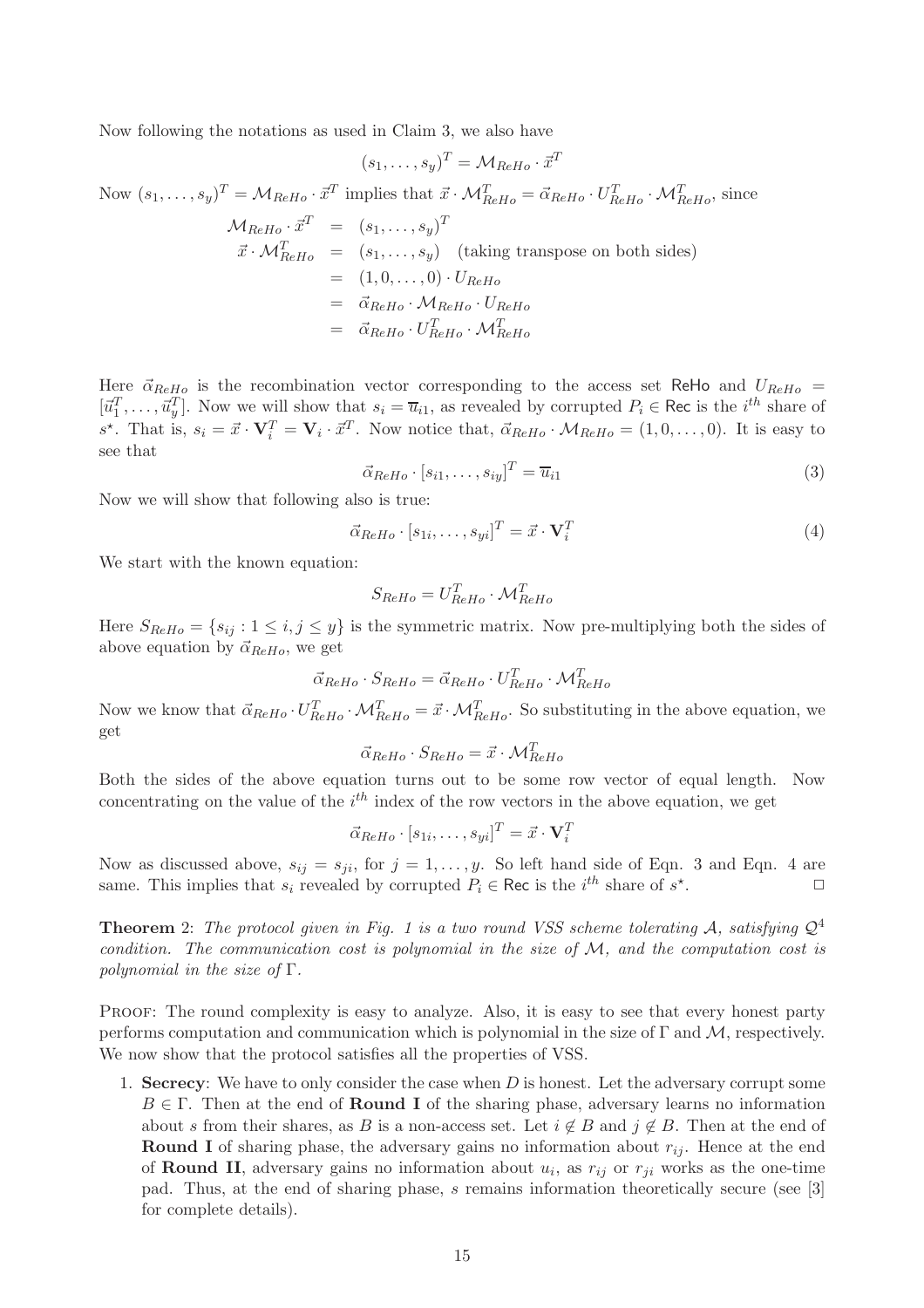- 2. Correctness: We have to consider the case when  $D$  is honest. If  $D$  is honest then the sharing phase will succeed (see Claim 1). Now by Claim 3, the parties in ShHo is an access set and defines s. Moreover, by Claim 6, correct share of s will be revealed by every  $P_i$  in Rec. These facts guarantee that by applying reconstruction algorithm of the LSSS to the shares of the parties in Rec, secret s will be reconstructed correctly.
- 3. Strong Commitment: We have to consider the case when D is corrupted. The proof is very similar to the proof of correctness. By Claim 3, the parties in ShHo is an access set and defines some secret  $s^*$ , which is D's committed secret. Moreover, from Claim 5, ReHo is an access set where ReHo  $\subseteq$  ShHo and hence define the same secret  $s^*$ . Furthermore, by Claim 6, correct share of  $s^*$  will be revealed by every  $P_i$  in Rec. These facts guarantee that by applying reconstruction algorithm of the LSSS to the shares of the parties in Rec, secret  $s^*$  will be reconstructed correctly and uniquely.

# APPENDIX B: Proofs for Three Round WCS Scheme

**Claim** 7 If D is honest, then D will not be discarded during commit phase. Moreover, s will be accepted as authentic during decommit phase.

PROOF: By easy inspection we note that the set UnHappy contains only corrupted parties, when D is honest. This implies  $\mathsf{UnHappy} \in \Gamma$  and therefore commit phase succeeds.

Now to show that s will be accepted as authentic during decommit phase, we prove that  $\mathcal{P} \setminus WCORE \in \Gamma$  during decommit phase. To begin with, an honest D will correctly broadcast  $\vec{x'} = \vec{x}$  and each honest party  $P_i$  will correctly broadcast  $s'_i = s_i$ . Thus, all honest parties will be present in  $WCORE$  and hence  $\mathcal{P} \setminus WCORE$  will contain only corrupted parties. Hence  $\mathcal{P} \setminus WCORE \in \Gamma$ . Thus decommit phase will also succeed and s will be accepted as authentic.  $\Box$ 

Theorem 3 The protocol given in Fig. 2 is a valid three round WCS scheme tolerating A, characterized by adversary structure  $\Gamma$ , where A satisfies  $\mathcal{Q}^3$  condition. In the protocol, the honest parties perform computation and communication which is polynomial in the size of  $\Gamma$  and M.

PROOF: The round complexity follows easily from inspection. Also, it is easy to see that in the protocol, the honest parties perform computation and communication which is polynomial in the size of  $\Gamma$  and M. We now show that the protocol satisfies the properties of WCS scheme.

- 1. Secrecy: Follows using similar arguments as used to prove the secrecy of two round VSS.
- 2. Correctness: Follows from Claim 7.
- 3. Weak Commitment: We have to consider the case when  $D$  is *corrupted*. If decommit phase fails, then it satisfies weak commitment. On the other hand, if decommit succeeds and  $s'$  is accepted as authentic then it implies that for each  $P_i \in WCORE$ ,  $\vec{x'} \cdot \mathbf{V}_i^T = s_i' = \mathbf{V}_i \cdot \vec{x'}^T$ , where  $\vec{x'} = [s', \rho']$ . This will also be true for each party in WCoHo. Without loss of generality, assume that the first  $y$  parties are present in WCoHo. The parties in WCoHo are honest implies  $s_i = s'_i$  $i_i$  for  $i = 1, \ldots, y$ . Therefore we have

$$
(s_1, \ldots, s_y)^T = \mathcal{M}_{WCoHo} \cdot \vec{x'}^T
$$

Also from Claim 9, we have

$$
(s_1,\ldots,s_y)^T = \mathcal{M}_{WCoHo} \cdot \vec{x^{\star}}^T.
$$

The above two equations imply that

$$
\mathcal{M}_{WCoHo} \cdot (\vec{x'}^T - \vec{x^*}^T) = \mathcal{M}_{WCoHo} \cdot (s' - s^*, \rho' - \rho)^T = (0, \dots, 0)^T.
$$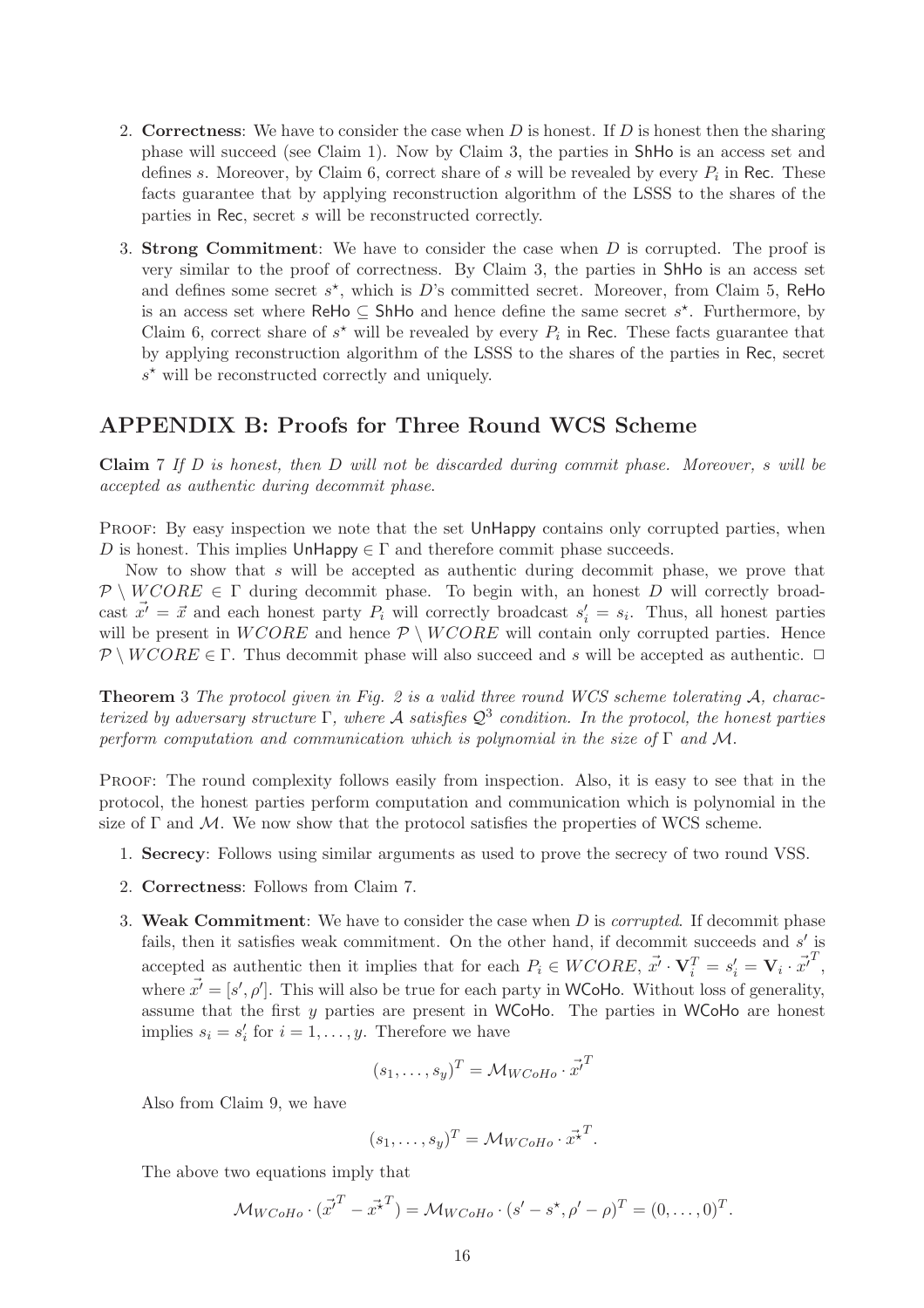Now since WCoHo is an access set, there exists a recombination vector  $\vec{\alpha}_{WCoHo}$  such that  $\vec{\alpha}_{WCoHo} \cdot \mathcal{M}_{WCoHo} = (1,0\ldots,0)$  i.e the target vector. Pre-multiplying both the sides of the above equation by  $\vec{\alpha}_{WCoHo}$ , we have

$$
\vec{\alpha}_{WCoHo} \cdot \mathcal{M}_{WCoHo} \cdot (s' - s^*, \rho' - \rho)^T = \vec{\alpha}_{WCoHo} \cdot (0, \dots, 0)^T
$$
\n
$$
(1, 0, \dots, 0) \cdot (s' - s^*, \rho' - \rho)^T = 0
$$
\n
$$
s' - s^* = 0
$$
\n
$$
(5)
$$

Hence, the accepted secret  $s'$  is the same secret  $s^*$ , as committed by D to the parties in WCoHo ⊆ HaHo during the commit phase. Thus, weak commitment holds in this case also.

# APPENDIX C: Proofs for Three Round VSS Scheme

Claim 11 If D is honest then the sharing phase will always succeed. Moreover, all honest parties will be present in Sh.

PROOF: To show that the sharing phase succeeds for an honest D, we prove that  $\mathcal{P} \setminus \mathsf{Sh} \in \Gamma$ . This is proved by showing that an honest party can never be in  $\mathcal{P} \setminus$  Sh and therefore  $\mathcal{P} \setminus$  Sh contains only a set of corrupted parties. First we note that each honest party  $P_i$  will be happy and their instance of WCS will be successful and Ha<sub>i</sub> will include all honest parties. Naturally,  $\mathcal{P} \setminus (\mathsf{Sh} \cap \mathsf{Ha}_i)$ contains only corrupted parties and will belong to Γ. Thus, each honest party  $P_i$  will be present in Sh. Equivalently,  $P \setminus$  Sh contains only a set of corrupted parties.

Claim 14 If the sharing phase succeeds then  $ShHo = ReHo$ .

PROOF: During the reconstruction phase, every honest  $P_i \in Sh$  will correctly broadcast the vector which it received from D during sharing phase. So we have  $\overline{u_i} = u_i$ . Now from the correctness property of WCS scheme, the decommit phase of  $WCS_i$ , corresponding to the honest  $P_i$  will be successful and  $r^i$  will be accepted as authentic. So we have  $\overline{r^i} = r^i$  and also  $r^i_j = r^i_j$  for every  $P_j \in WCORE_i$ . Hence the computed  $\overline{s_{ij}}$  will be equal to  $s_{ij} = \langle u_i, \mathbf{V}_j \rangle$ . So the honest  $P_i \in \mathsf{Sh}$  will be present in Rec. Therefore the claim holds.  $\square$ 

Theorem 4 The protocol given in Fig. 3 is a VSS scheme tolerating non-threshold adversary A characterized by adversary structure  $\Gamma$ , where A satisfies  $\mathcal{Q}^3$  condition. In the protocol, the honest parties perform computation and communication which is polynomial in the size of  $\Gamma$  and M.

PROOF: Round complexity can be verified by inspection. Also, it is easy to see that the honest parties perform computation and communication which is polynomial in the size of  $\Gamma$  and  $\mathcal{M}$ . We now show that the protocol satisfies the properties of VSS.

1. Secrecy: We have to only consider the case when  $D$  is honest. Let the adversary corrupt some  $B \in \Gamma$ . Then at the end of **Round I** of the sharing phase, adversary learns no information about s from their shares, as  $B$  is a non-access set. From the secrecy property of WCS, the adversary will not get any information about  $r^i$ 's, which are committed by honest  $P_i$ 's. Hence, at the end of **Round I** of sharing phase, the adversary gains no information about  $r_j^i$ 's and  $r_i^j$ <sup>*j*</sup>'s, corresponding to  $P_i, P_j \notin B$ . Hence at the end of **Round II**, adversary gains no information about  $u_i$  and  $u_j$ , as  $r_j^i$ 's and  $r_i^j$  $i$ 's works as the one-time pad.

During **Round III**, if  $a_{ij} \neq b_{ji}$  or vice-versa, then  $P_i$  or  $P_j$  is corrupted (as D is honest). Hence, the adversary already knows the share-share  $\langle u_i, \mathbf{V}_j \rangle = \langle u_j, \mathbf{V}_i \rangle$ . Thus, D's broadcast of  $\gamma_{ij}$  during **Round III** adds no extra information about  $u_i$  to adversary's view. Thus, at the end of sharing phase, s remains information theoretically secure.